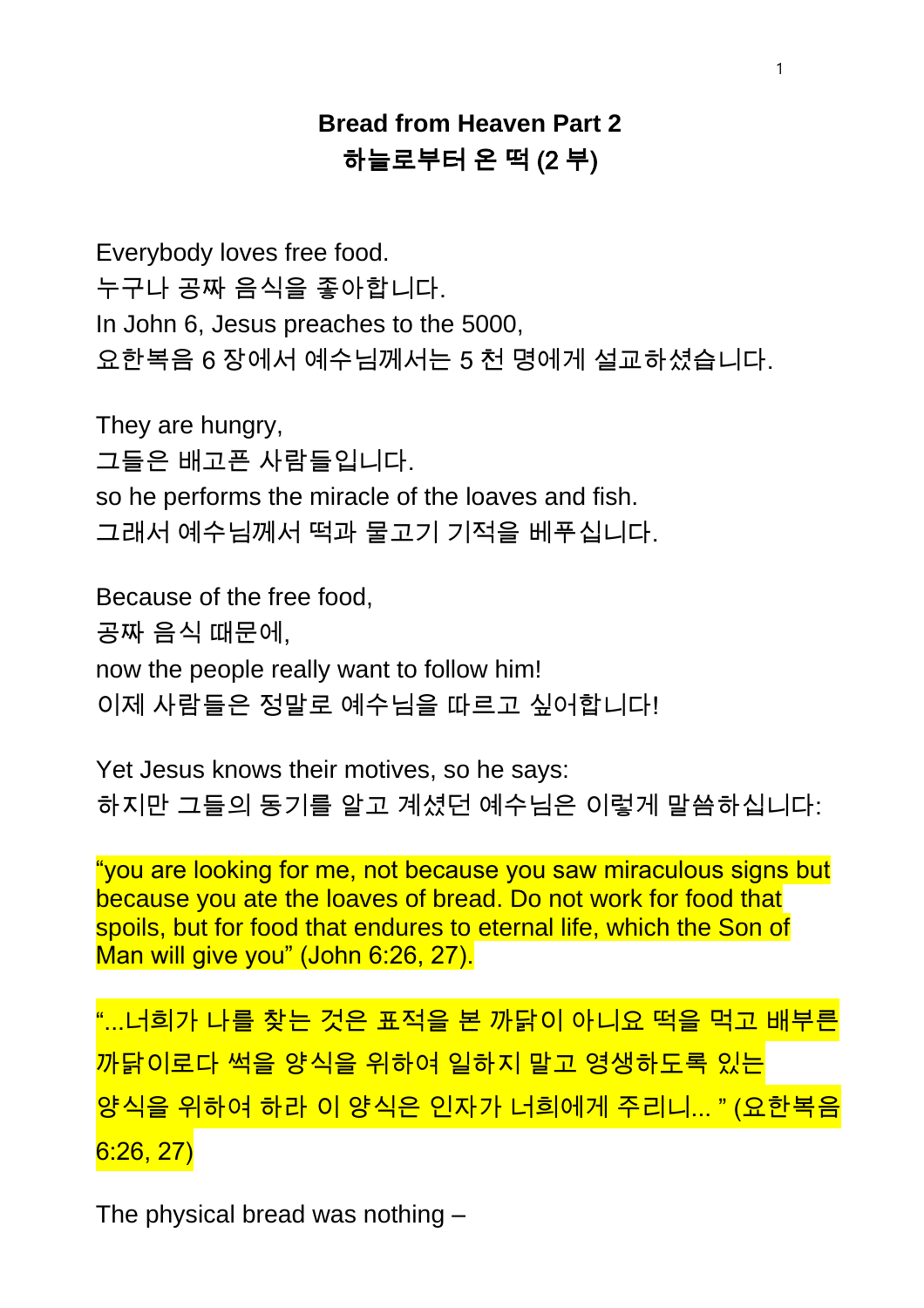음식으로서의 떡은 아무 것도 아닙니다 it was just a type and shadow of the true bread which is Christ. 그 떡은 단지 참된 떡인 그리스도를 나타내는 예표이자 그림자입니다.

In vs. 32,33 32 절, 33 절에서

Jesus replies, "it is not Moses who has given you the bread from heaven, but it is my Father who gives you the true bread from heaven. For the bread of God is He who comes down from heaven and gives life to the world" John 6:32,3

예수님은 이렇게 답하십니다. "...모세가 너희에게 하늘로부터 떡을 준 것이 아니라 내 아버지께서 너희에게 하늘로부터 참 떡을 주시나니 하나님의 떡은 하늘에서 내려 세상에 생명을 주는 것이니라" (요한복음 6:32, 33)

The crowd declares: "Sir, from now on give us this bread.' Then Jesus declared, 'I am the bread of life. He who comes to me will never go hungry, and he who believes in me will never be thirsty'" (John 6:34,35).

모인 무리는 이렇게 말합니다: "...'주여 이 떡을 항상 우리에게 주소서 예수께서 이르시되 나는 생명의 떡이니 내게 오는 자는 결코 주리지 아니할 터이요 나를 믿는 자는 영원히 목마르지 아니하리라" (요한복음 6:34, 35)

In John 6:35, Jesus says, "I am the bread of life" In NT Greek Έγώ εἰμι ὁ ἄρτος τῆς ζωῆς

> 요한복음 6:35 절에서 예수님이 말씀하십니다. "<mark>나는 생명의 떡이니"</mark> 신약성경 헬라어로 *에고 에이미* 허 아르토스 테스 조에스 Ἐγώ εἰμι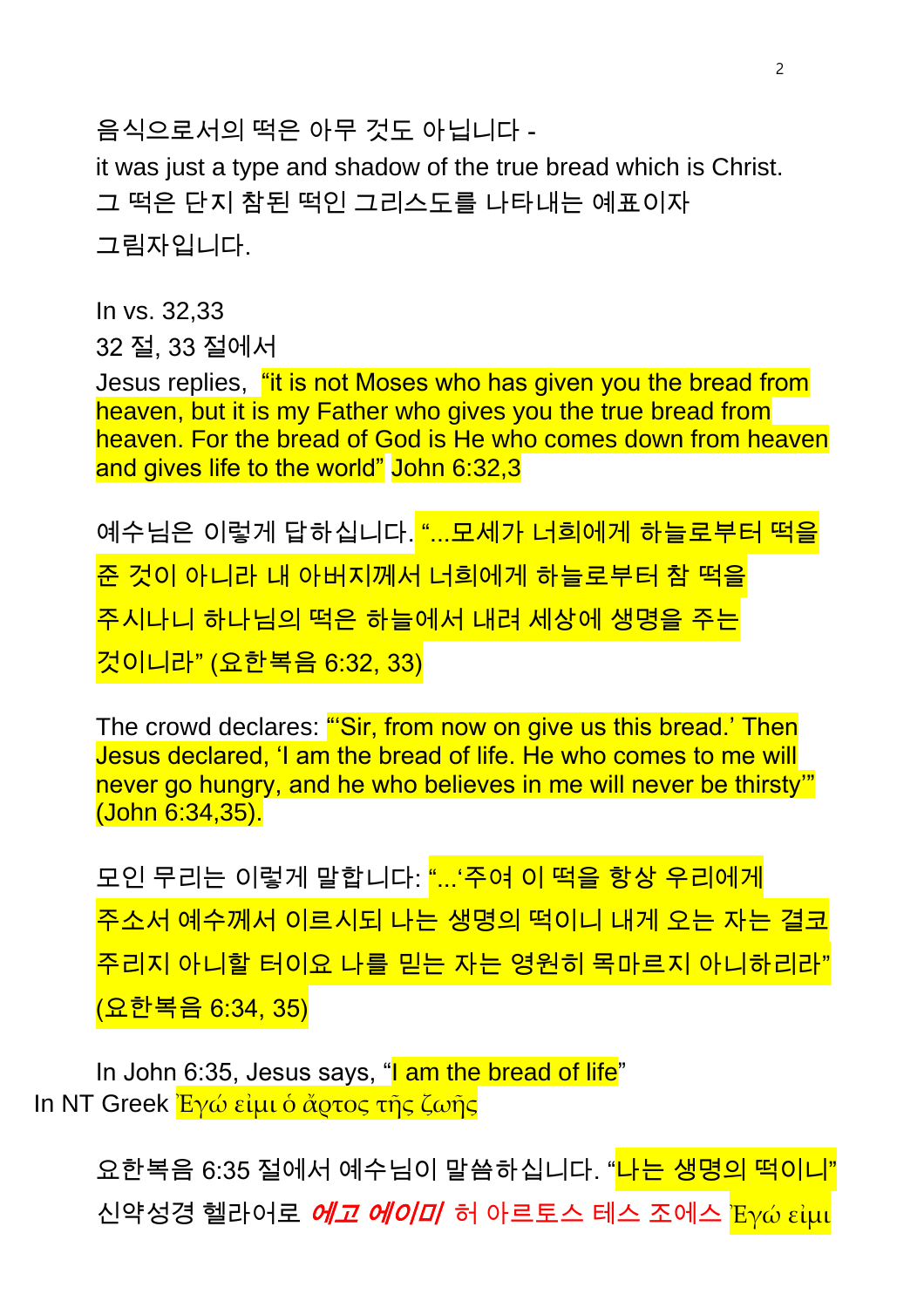You'll notice, 여러분이 보시는 것처럼, the statement starts with the words "ego and emi," 이 말은 "에고"와 "에이미"라는 두 단어로 시작됩니다. in New Testament Greek means "I am," 신약성경 헬라어로 <mark>이 말은 "나는 ~이다"를 뜻합니다.</mark> Repeat after me **ego eimi** 발음을 따라 해보세요. *에고 에이미.* 

Means "I am" "나는 ~이다"라는 의미입니다.

Does the first word "ego" look familiar to you?

여러분은 "자아(ego)"라는 첫번째 단어를 많이 보셨나요?

Can you think of some English words with "ego" in it? "에고(ego)"가 들어간 어떤 영어 단어가 생각나시는지요? Can you think of any words. 떠오르는 단어가 있나요? "Ego" is a word. "에고"는 단어입니다. Yes "ego" is a word. "자아(ego)"는 단어입니다. Ego-centric 자기중심적인(이기적인). What else?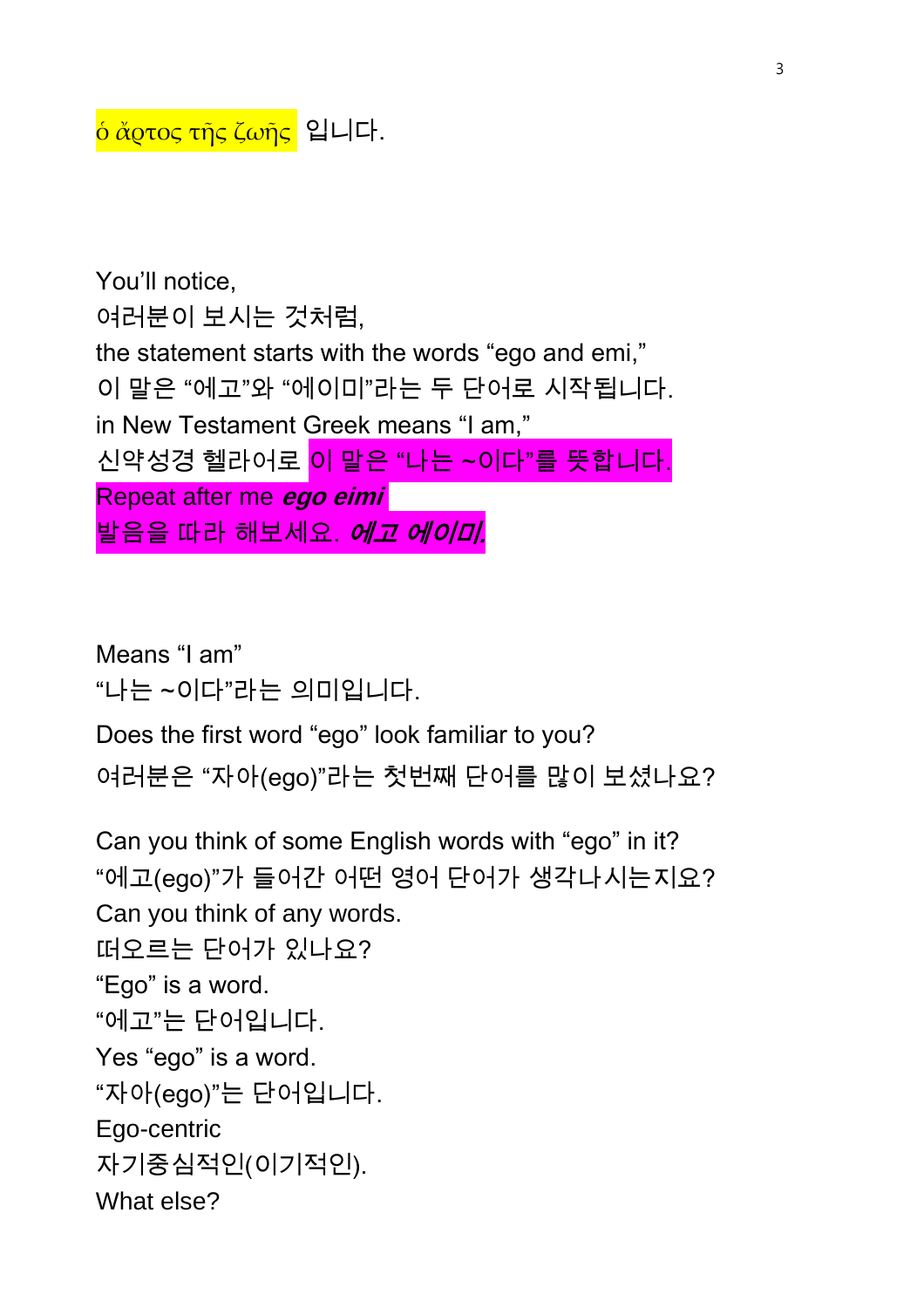또 무슨 단어가 있나요? Egoist 자기중심주의자(이기주의자). Very good! 아주 좋습니다! Some of these words have been Koreanized as well. 이중 몇 가지 단어는 한국화되어 사용되고 있어요. One person said "I am who I am" 어떤 분이 "나는 스스로 있는 자이니라"라고 말씀하셨습니다. or "I am that I am" found in Exodus chapter 3. "나는 스스로 있는 자이니라"는 말씀이 출애굽기 3 장에 나옵니다. God is revealing his name. 하나님께서 자신의 이름을 계시하고 계십니다.

This specific phrase **ego eimi** occurs in the Gospel of John over twenty times.

이 특정한 문구인 *나는 ~이다(ego eimi)*라는 부분은 요한복음에

12 번 넘게 나옵니다.

So this is an important term.

따라서 이것은 중요한 용어입니다.

But seven times the "I am" **ego eimi** is followed by a metaphor.

그런데 "나는 ~이다"라는 문구 다음에 비유가 이어지는 부분이 7 번 있습니다.

These 7 times are what we call the 7 I am's. 이 표현은 이른바 '7 가지 나는 ~이다'라고 합니다.

Each of Jesus' 7 "I Am"s is a declaration, 예수님이 말씀하신 7 가지 "나는 ~이다"는 각각의 선언으로 revealing an aspect of Jesus' mission and Jesus' identity. 예수님의 사명과 정체성을 하나씩 밝히고 있습니다. (That is to say, they reveal who He is, and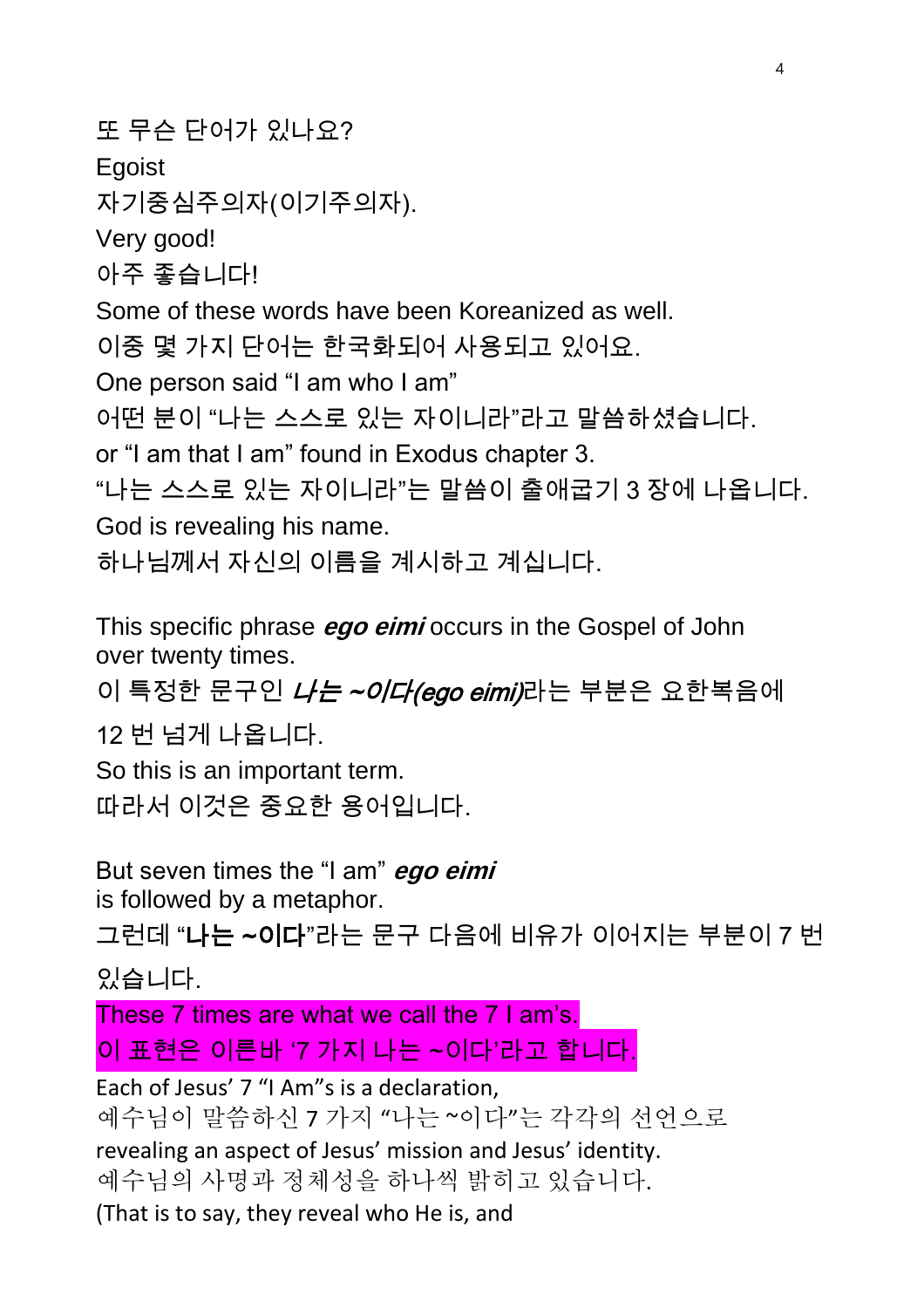what He came to do) (다시 말해서, 이들 선언은 예수님이 어떤 분인지, 그리고 무슨 사명을 띠고 오셨는지를 계시합니다) Can anyone tell me any of the seven "I ams" in John? 요한복음의 7 가지 "나는 ~이다"를 이야기해보시겠어요? I am the true vine! 나는 참 포도나무이다! Very good! … found in John 15 좋습니다! … 요한복음 15 장에 있지요. So What are the 7 "I am" statements in John? 그렇다면 요한복음에 나온 7 가지 "나는 ~이다"는 어떤 내용일까요? 1. "I am the bread of life" - John 6:35, 41 1. "내가 곧 생명의 떡이니" – 요한복음 6:35, 41 2.  $\frac{4}{1}$  am the light of the world" - John 8:12, 9:5 2. 나는 세상의 빛이니" – John 8:12, 9:5  $3.$  "I am the door of the sheep" – John 10:7, 9 3. "나는 양의 문이라" – 요한복음 10:7, 9 4. "I am the good shepherd" - John 10:11, 14 4. "나는 선한 목자라" – 요한복음 10:11, 14

- 5. "I am the resurrection and the life" John 11:25 5. "나는 부활이요 생명이니" – 요한복음 11:25 6.  $\degree$  am the way, the truth and the life" – John 14:6
- 6. "내가 곧 길이요 진리요 생명이니" 요한복음 14:6 7.  $\frac{m}{2}$  am the true vine" – John 15:1, 5

7. "나는 참 포도나무요" – 요한복음 15:1, 5

So 7 times we have "ego eimi" with a metaphor 7 번에 걸쳐 "나는 ~이다"로 시작되는 비유가 있습니다. In his statement, 이 선언에서, Jesus wasn't offering physical bread to meet their physical needs,

5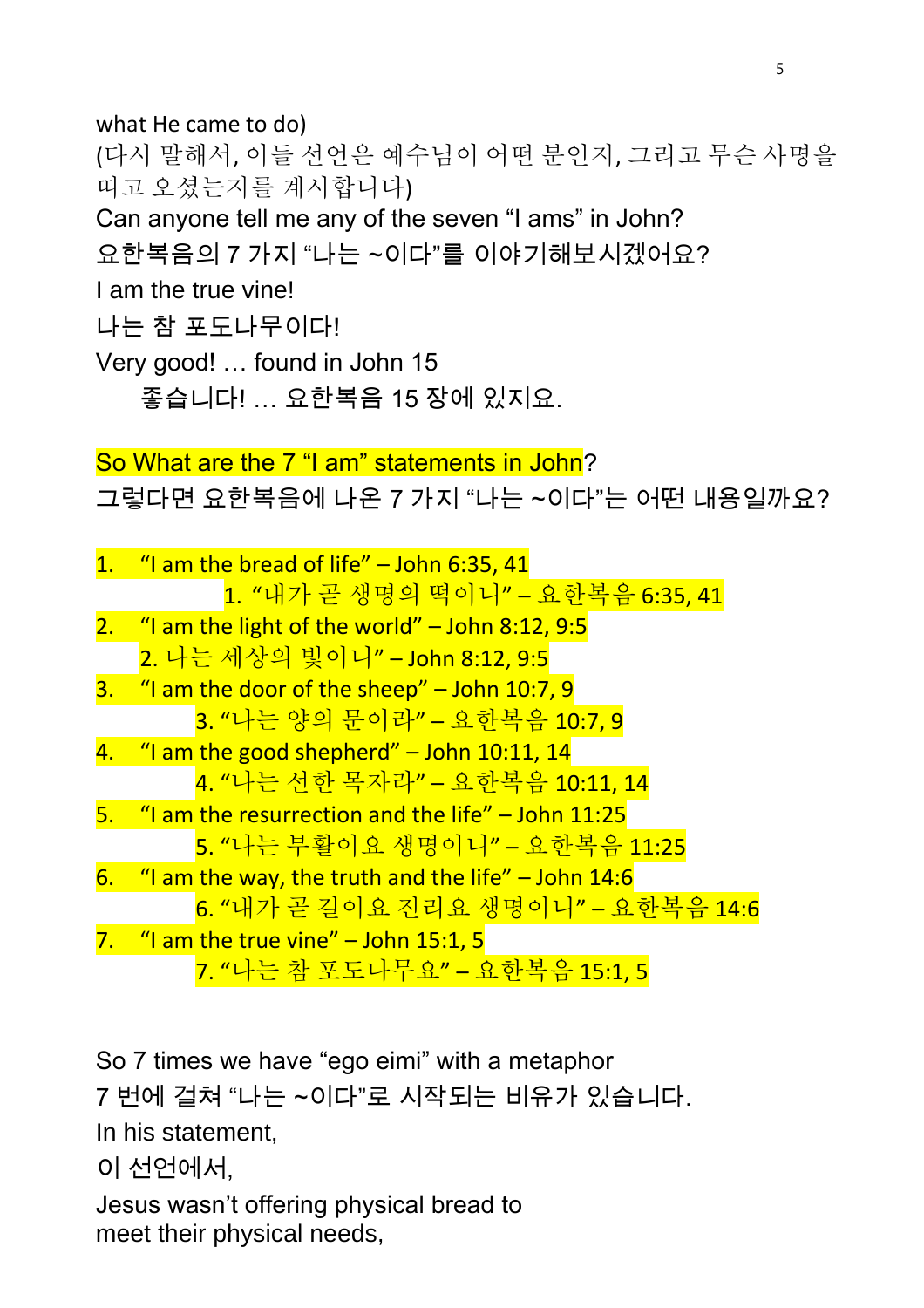예수님께서는 사람들의 육체적 필요를 충족시켜 주는 떡을 주겠다고 하지 않으십니다.

NO, Jesus was offering them the true, living bread from heaven that had been sent down by the Father to satisfy their spiritual hunger. 아닙니다. 예수님은 그들의 영적 굶주림을 채워주기 위해 하늘로부터 하나님 아버지가 보내신 참된 살아있는 떡을 주겠다고 하십니다.

You see, 자. from God's perspective, 하나님의 관점으로 보면, we should all be hungry for righteousness. 우리는 모두 의에 굶주린 자가 되어야 합니다. Why? 왜 그럴까요? Because we all are sinners; 왜냐면 우리는 모두 죄인이기 때문입니다; that means, we lack righteousness 즉, 우리에게는 의가 없다는 뜻입니다. we are unrighteous – poor in righteousness. 우리는 불의한 사람들입니다. - 의에 있어서 가난한 자입니다. So that is why we should all hunger and thirst after righteousness. 그렇기에 우리는 모두 의에 주리고 목마른 자가 되어야 합니다. Unfortunately, the crowd was not looking for righteousness, 불행히도, 군중들은 의를 찾고 있었던 게 아닙니다. they were hungering and thirsting for something physical. 그들은 물질적인 어떤 것에 굶주리고 목말라 있었어요. Jesus says in John 6:47-51: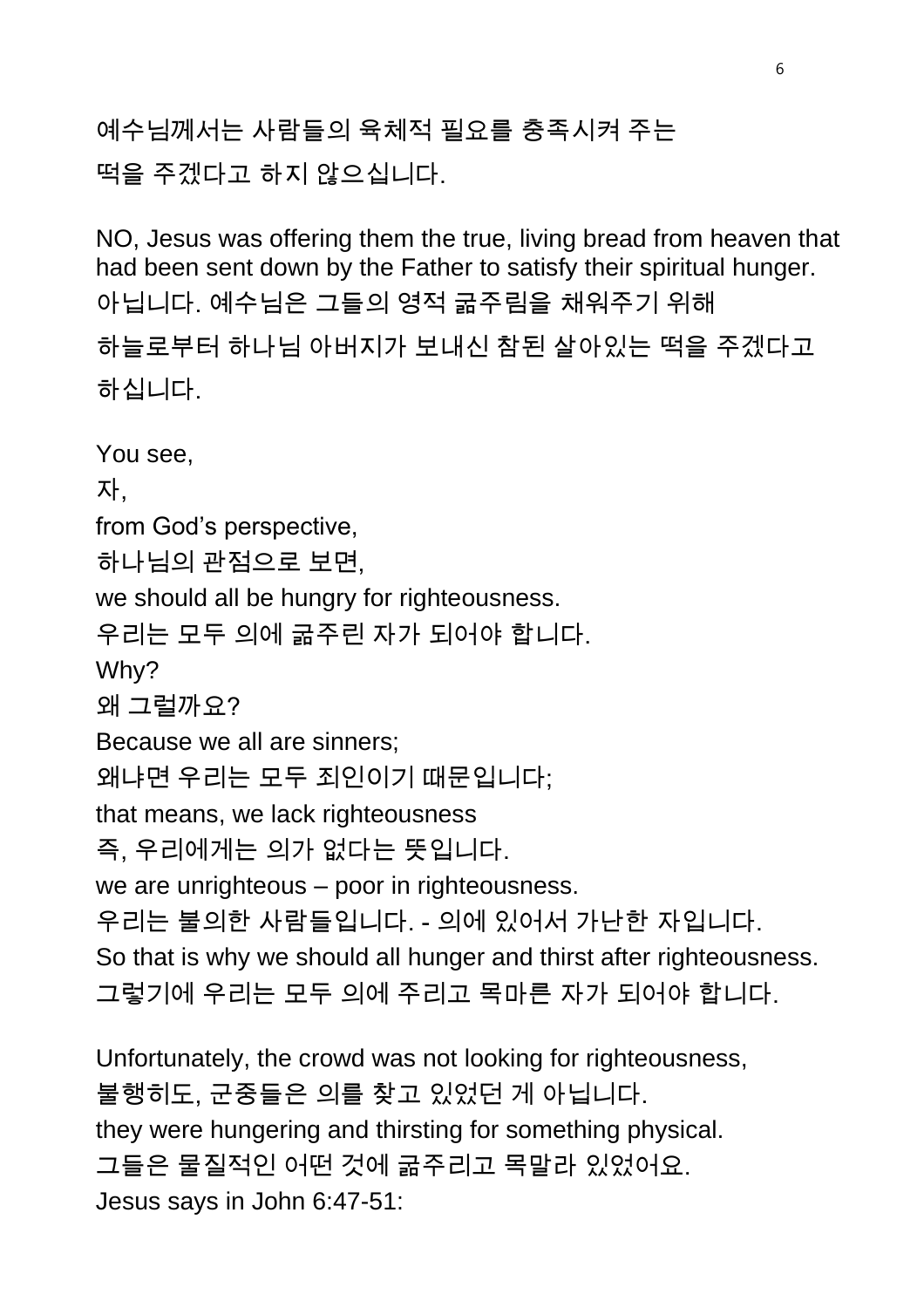예수님께서는 요한복음 6:47-51 절에서 이렇게 말씀하십니다:

he who believes has everlasting life. I am the bread of life. Your forefathers ate the manna in the desert, yet they died. But here is the bread that comes down from heaven, which a man may eat and not die. I am the living bread that came down from heaven. If anyone eats of this bread, he will live forever. This bread is my flesh, which I will give for the life of the world. (John 6:47-51)

…믿는 자는 영생을 가졌나니 내가 곧 생명의 떡이라 너희 조상들은 광야에서 만나를 먹었어도 죽었거니와 이는 하늘에서 내려오는 떡이니 사람으로 하여금 먹고 죽지 아니하게 하는 것이니라 나는 하늘에서 내려온 살아 있는 떡이니 사람이 이 떡을 먹으면 영생하리라 내가 줄 떡은 곧 세상의 생명을 위한 내 살이니라 <mark>하시니라 (요한복음 6:47-51)</mark>

But unfortunately, 그러나 불행히도, the 5000 Jews, 5 천 명의 유대인들은 as well as the 2 million Israelites in the desert 광야에 있던 2 백만 명의 이스라엘 백성들처럼 ate the bread to fill their tummies, to satisfy their hunger. 배를 불리기 위해, 굶주림을 채우기 위해 떡을 먹었습니다.

They didn't enter salvation. 그들은 구원에 들어가지 못했습니다. They didn't enter the Promised Land. Why? 그들은 약속의 땅에 들어가지 못했어요. 왜 그랬을까요?

The Bible says they lacked something. 성경은 그들에게 무엇인가 부족했다고 말합니다.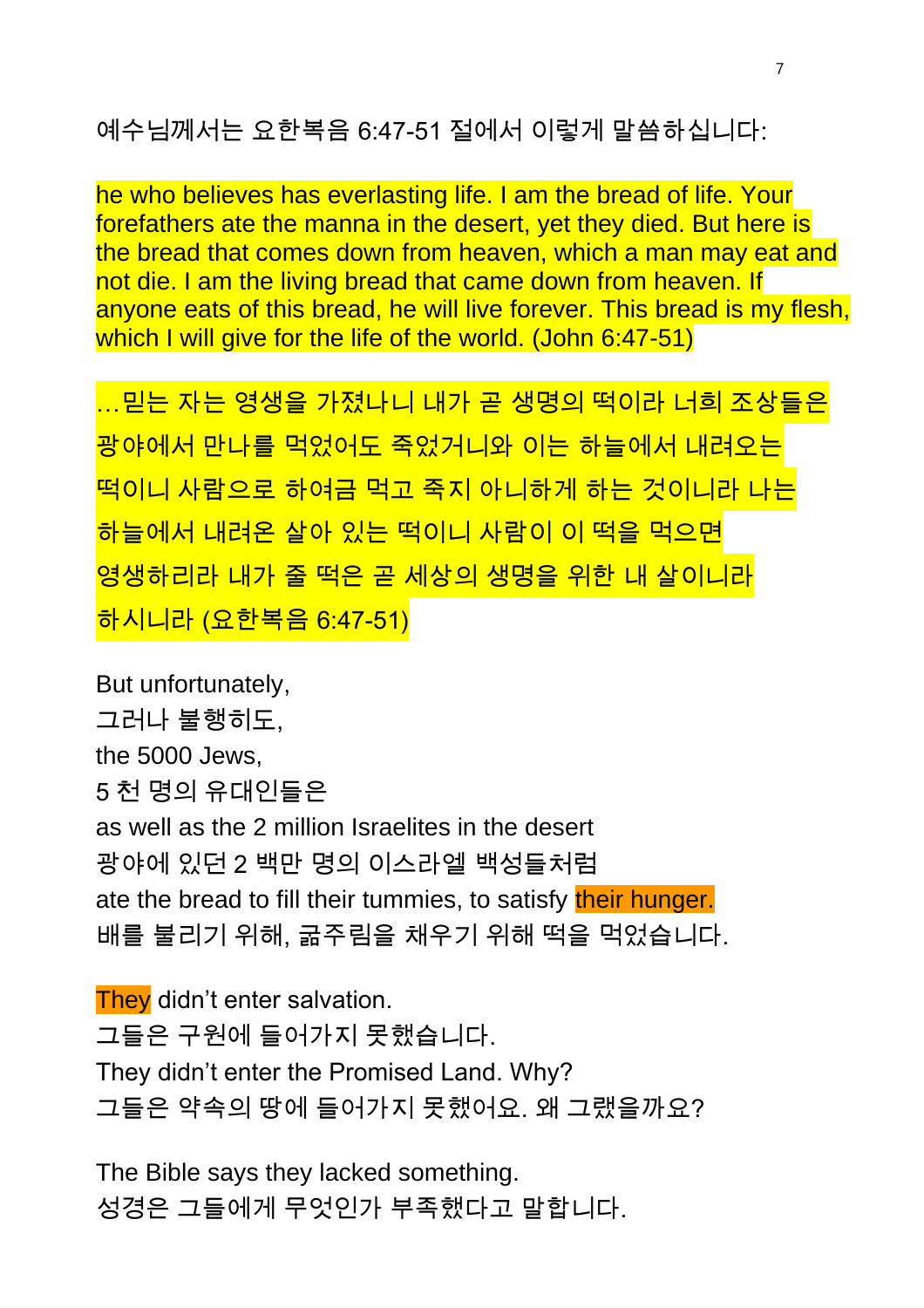Do you know what was missing? 무엇이 결여되었는지 여러분은 알고 계시나요? Let me give you two verses as a hint: 제가 힌트로 성경말씀 두 구절을 알려드립니다:

For we have **heard** the Good News, just as they did. They heard the message, but it did them no good, because when they heard it, they did not combine it with **faith**. Now we who have **believed** enter that rest. (Heb. 4:2,3)

그들과 같이 우리도 복음 **전함을 받은** 자이나 들은 바 그 말씀이 그들에게 유익하지 못한 것은 듣는 자가 **믿음**과 결부시키지 아니함이라 이미 **믿는** 우리들은 저 안식에 들어가는도다… (히브리서 4:2,3)

In our passage in John, Jesus says, 이 요한복음 말씀에서, 예수님께서는 이렇게 말씀하십니다. he who believes in me will never be thirsty John 6:35

나를 믿는 자는 영원히 목마르지 아니하리라 요한복음 6:35

So what did they lack? 그렇다면 그들에게 무엇이 없었나요? faith 믿음이 없었습니다.

Remember 기억하십시오. … faith comes from hearing, and hearing through the word of Christ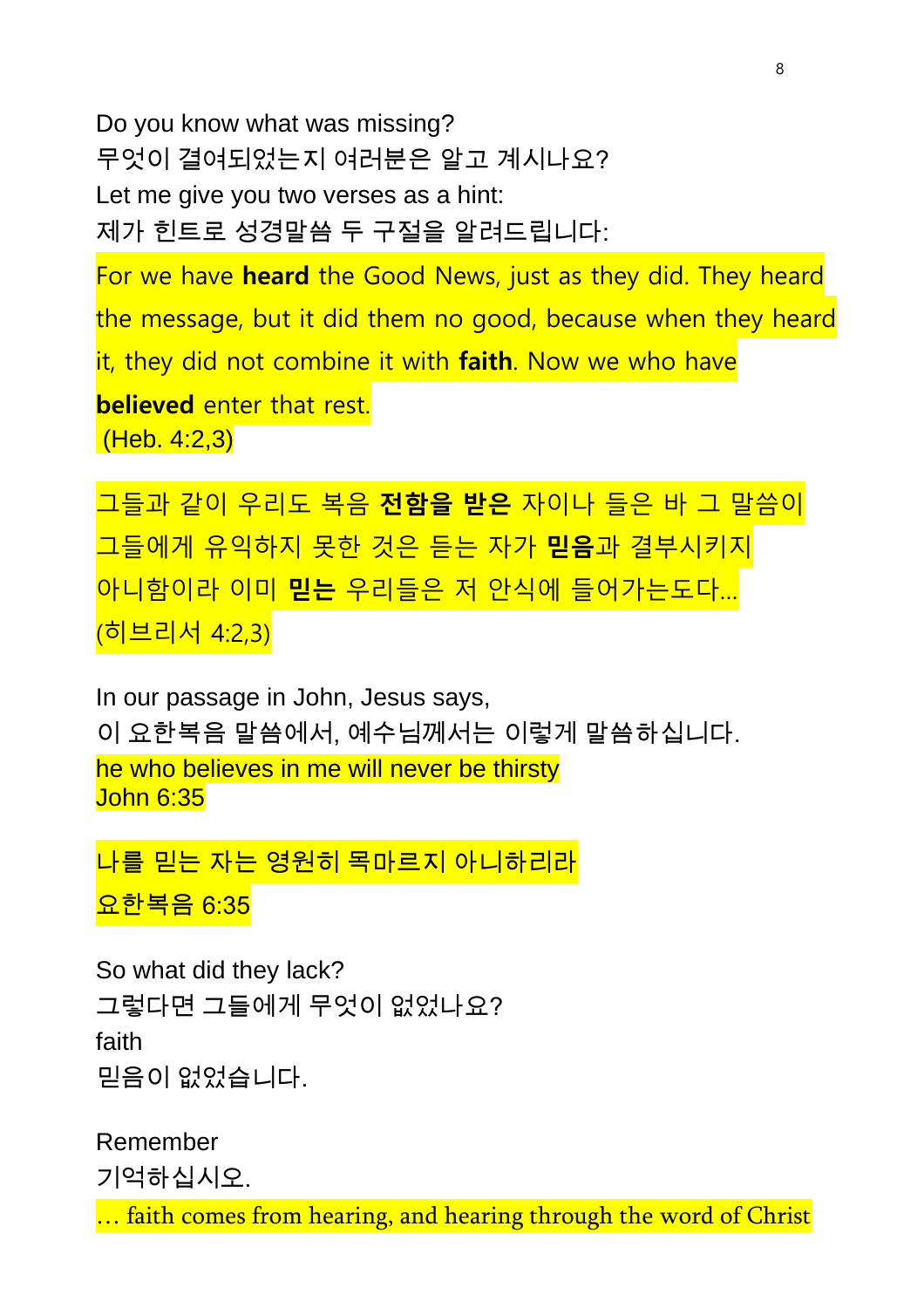Romans 10:17

## <mark>… 믿음은 들음에서 나며 들음은 그리스도의 말씀으로</mark> 말미암았느니라 로마서 10:17

So if you want faith – 그러므로 만일 여러분이 믿음을 갖기를 원하신다면 if you want to be strong in faith – 만일 믿음에 강한 자가 되기 원하신다면 if you want your faith to grow, it comes from hearing. 만일 믿음이 자라기를 원하신다면, 그것은 들음에서 옵니다. Hearing what? 무엇을 들음에서 올까요?

The word of Christ, which is the Gospel. 그리스도의 말씀, 즉 복음입니다. That is why, I, as your pastor, 이 때문에 저는 여러분의 목사로서, your shepherd, I must feed you Gospel. 여러분의 목자로서 여러분에게 복음을 양식으로 먹여야 합니다.

I must ensure that in all the sermons I prepare,

저는 제가 준비하는 모든 설교에

the Gospel is there so that you can hear the Gospel –

복음이 들어가서 여러분이 복음을 들을 수 있도록 해야 합니다. that is, the word of Christ –,

복음, 즉 그리스도의 말씀을 듣도록 확실히 해야 합니다.

and so that the Gospel will produce faith in your hearts and through faith you will receive the benefit of salvation – eternal life! 그렇게 함으로써 복음은 여러분의 마음에 믿음을 만들어낼 것이고 믿음을 통해 여러분은 구원의 유익, 영생을 받게 될 것입니다!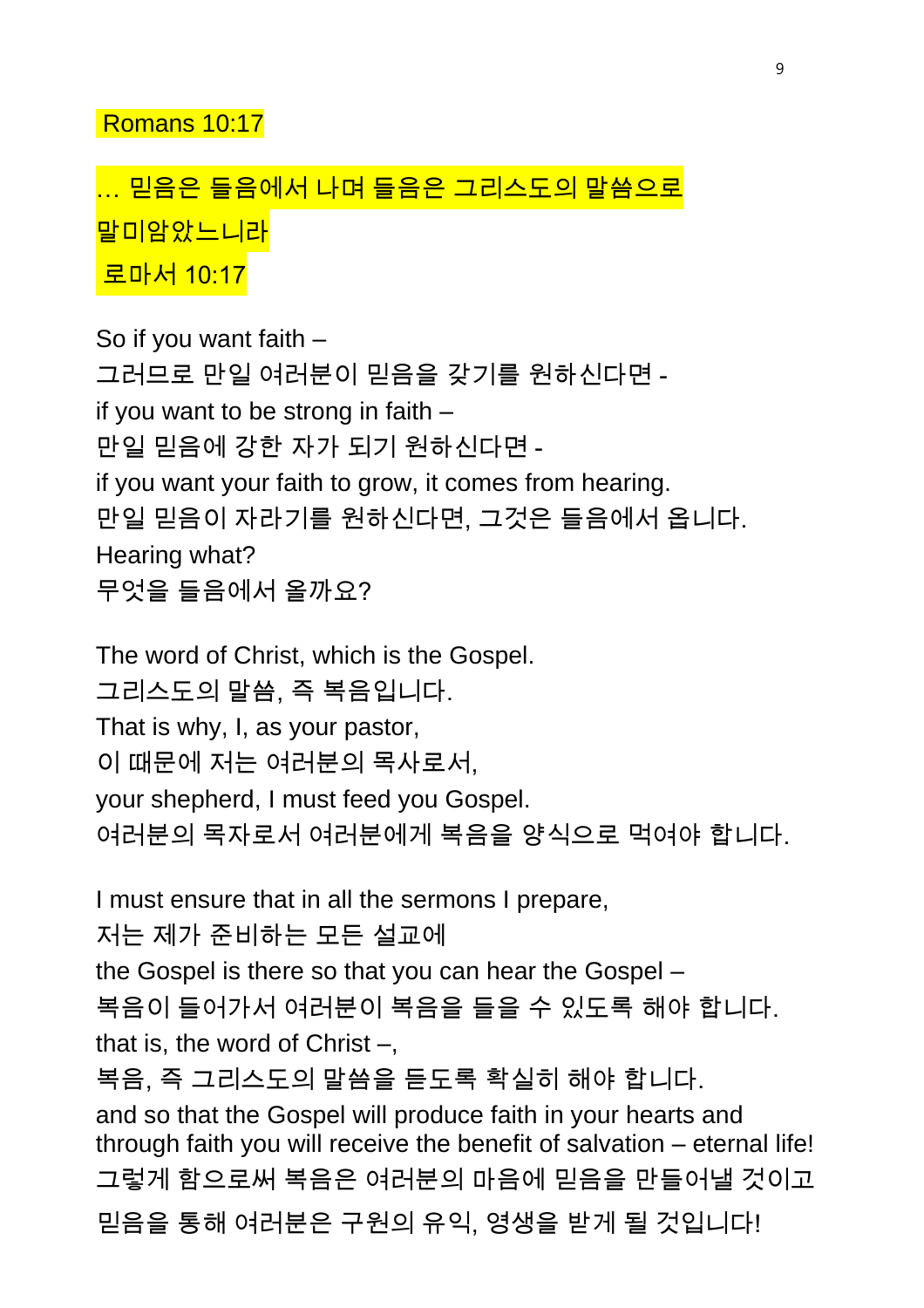and through regularly hearing the gospel every Sunday, your faith will grow.

그리고 주일마다 정기적으로 복음을 들음으로써 여러분의 믿음이 자랄 것입니다.

Do you want to be strong in faith? 여러분은 믿음에 강한 자가 되길 원하십니까? Then hear, hear the Good News, 그러면 들으십시오, 복음을 들으십시오. And believe, believe in the Gospel. 그리고 믿으십시오, 복음을 믿으십시오.

Now, unfortunately, for the Israelites and the Jews, 자, 불행히도 이스라엘 백성과 유대인들은 they failed to believe the word of Christ – 그리스도의 말씀을 믿지 못했습니다. the promise of God. 곧 하나님의 약속을 믿지 못했습니다.

So they did not receive the true, spiritual benefits of the gift of the manna.

그들은 만나라는 선물로부터 참된 영적 유익을 받지 못했습니다.

They failed to recognize what it is.

그들은 만나가 무엇인지를 알지 못했습니다.

In Exodus 16:13-15

출애굽기 16:13-15 절입니다.

… in the morning there was a layer of dew around the camp. **<sup>14</sup>** When the dew was gone, thin flakes like frost on the ground appeared on the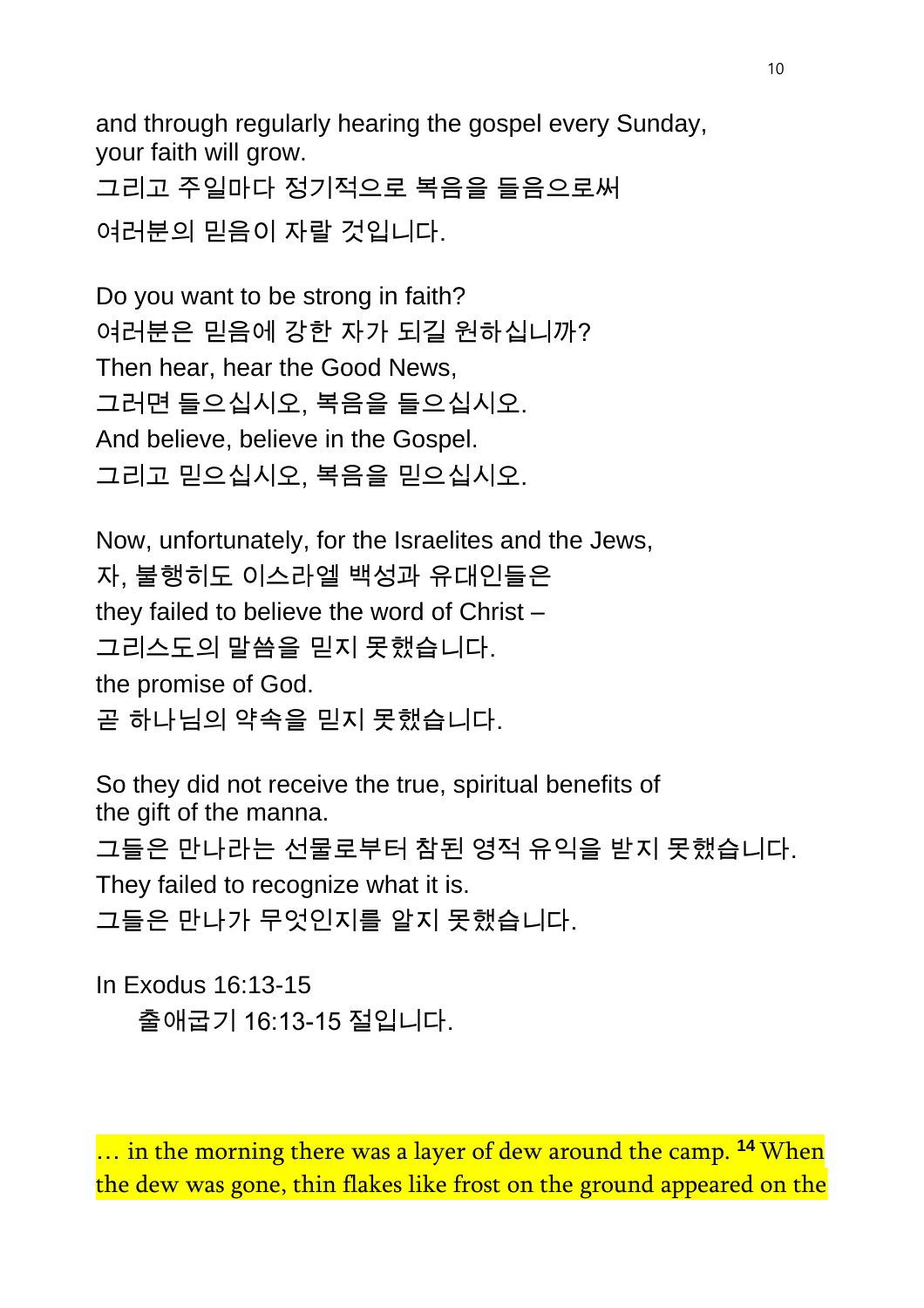desert floor. **<sup>15</sup>** When the Israelites saw it, they said to each other, "What is it?" For they did not know what it was.

Moses said to them, "It is the bread the Lord has given you to eat. Exodus 16: 13-15

… 아침에는 이슬이 진 주위에 있더니 그 이슬이 마른 후에 광야 지면에 작고 둥글며 서리 같이 가는 것이 있는지라 이스라엘 자손이 보고 그것이 무엇인지 알지 못하여 서로 이르되 이것이 무엇이냐 하니 모세가 그들에게 이르되 이는 여호와께서 너희에게 주어 먹게 하신 양식이라 (출애굽기 16:13-15)

This manna was all over the ground – 이 만나는 지면 전체에 내렸습니다 - It looked like thin flakes of frost, a layer of dew – 이것은 이슬이 덮인 듯, 서리 같이 가는 모양이었습니다 covered the entire desert floor. 광야 지면을 뒤덮었습니다.

Can you imagine being one of the Israelites seeing manna for the first time? 여러분이 이스라엘 백성 중 맨 처음 만나를 본 사람이라면 어땠을까 상상하실 수 있나요?

You wake up one morning and 여러분은 어느 날 아침에 일어나서 you come out of your tent and 장막 밖으로 나갑니다.

you see this white manna everywhere for the first time 그런데 처음으로 사방에 하얀 만나가 있는 것을 보게 됩니다.

You guys would come out and say, 이거 모지? What is this?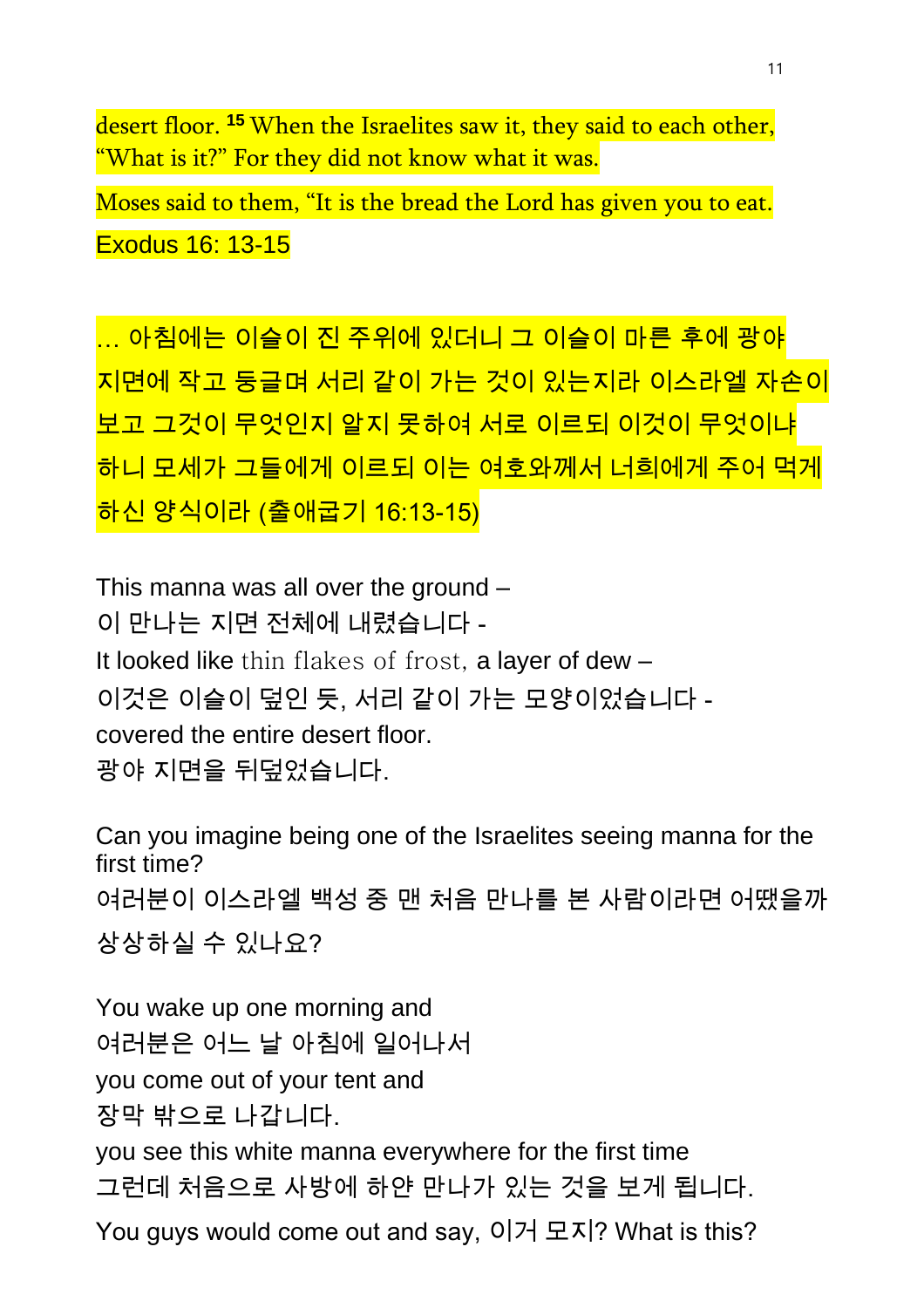남자들이 나와서 보고 말합니다. 이것이 뭐지?

And the ladies would then come out surprised, 오 마나! 그리고 여인들이 나와서 깜짝 놀랍니다. 오, 만나!

The manna was everywhere, 만나가 모든 곳에 다 깔려 있어요. there was so much manna for everyone to eat. 모두가 먹을만큼 넉넉한 만나가 있었습니다.

Can you imagine the everyday conversations you would have with your friends and family members? 여러분이 그 당시 그곳에서 날마다 친구, 가족들과 이런 대화를 한다고 상상해보실 수 있나요?

너, 밥 먹었어? 만나 좀 줄까?

나 많아!

For forty years -- everyday –

40 년간 - 날마다 -

the Israelites ate this bread that came down from heaven.

이스라엘 백성은 하늘로부터 온 이 떡을 먹었습니다.

But instead of expressing gratitude towards God,

그러나 하나님께 감사를 표현하는 대신,

they grumbled against Him.

그들은 하나님께 대적하여 원망했습니다.

Now again it's easy for us as spectators to be disparaging of the Israelites, 자, 우리는 관중 입장에서 이스라엘 백성을 깎아내리기 쉽습니다. "There they go again!"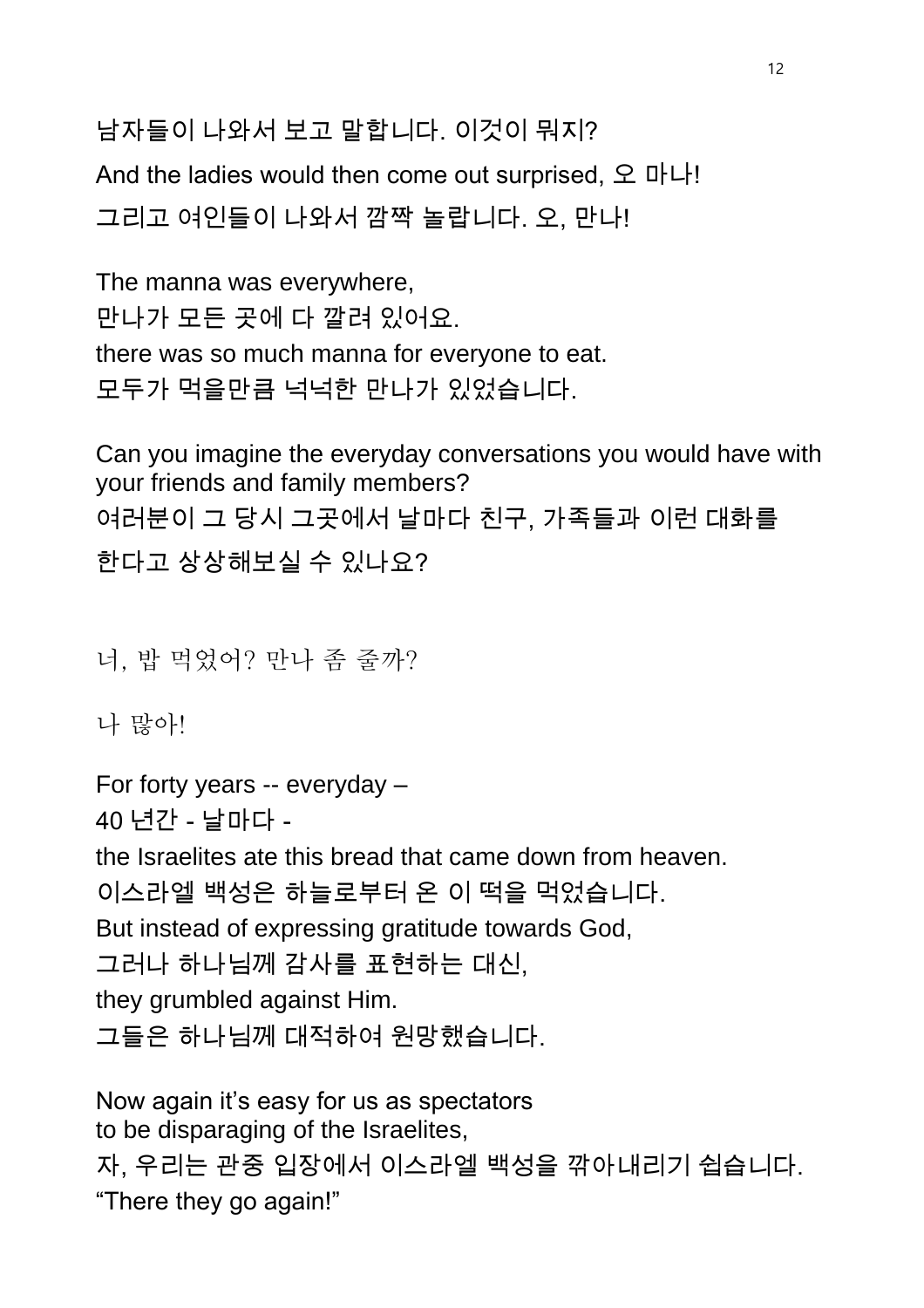"저 사람들 또 저렇게 행동하네!"

But think about it.

하지만 한번 생각해보세요.

You'd get sick of it too –

여러분도 그 만나에 싫증이 날 수 있습니다.

most of us can barely eat the same thing for two days straight, 우리 대부분은 이틀동안 계속 똑같은 음식을 먹기 힘듭니다. let alone for forty years.

40 년간 똑같은 음식을 먹기는커녕

Can you imagine eating the same food everyday of your life? 여러분은 평생 날마다 같은 음식을 먹는다고 상상할 수 있나요? In the morning, your mom would prepare manna cereal, 아침에 엄마가 '만나 시리얼'을 내놓습니다.

at lunch you might eat a manna sandwich – manwich and then at dinner?

점심에는 '만나 샌드위치', 그러니까 '만위치'라는 걸 먹어요. 그러면

저녁은 뭘 먹을까요?

엄마 what's for dinner? 엄마, 저녁에 뭘 먹지요?

What? Manna again? 뭐라고요? 또 만나예요?

We would get sick of it! 우리도 만나에 싫증이 날 거예요!

In Numbers it says, "we have lost our appetite; we never see anything but this manna!"(Num. 11:6)

민수기에 이런 말씀이 나옵니다. <mark>"이제는 우리의 기력이 다하여 이</mark> 만나 외에는 보이는 것이 아무 것도 없도다 하니 (민수기 11:6)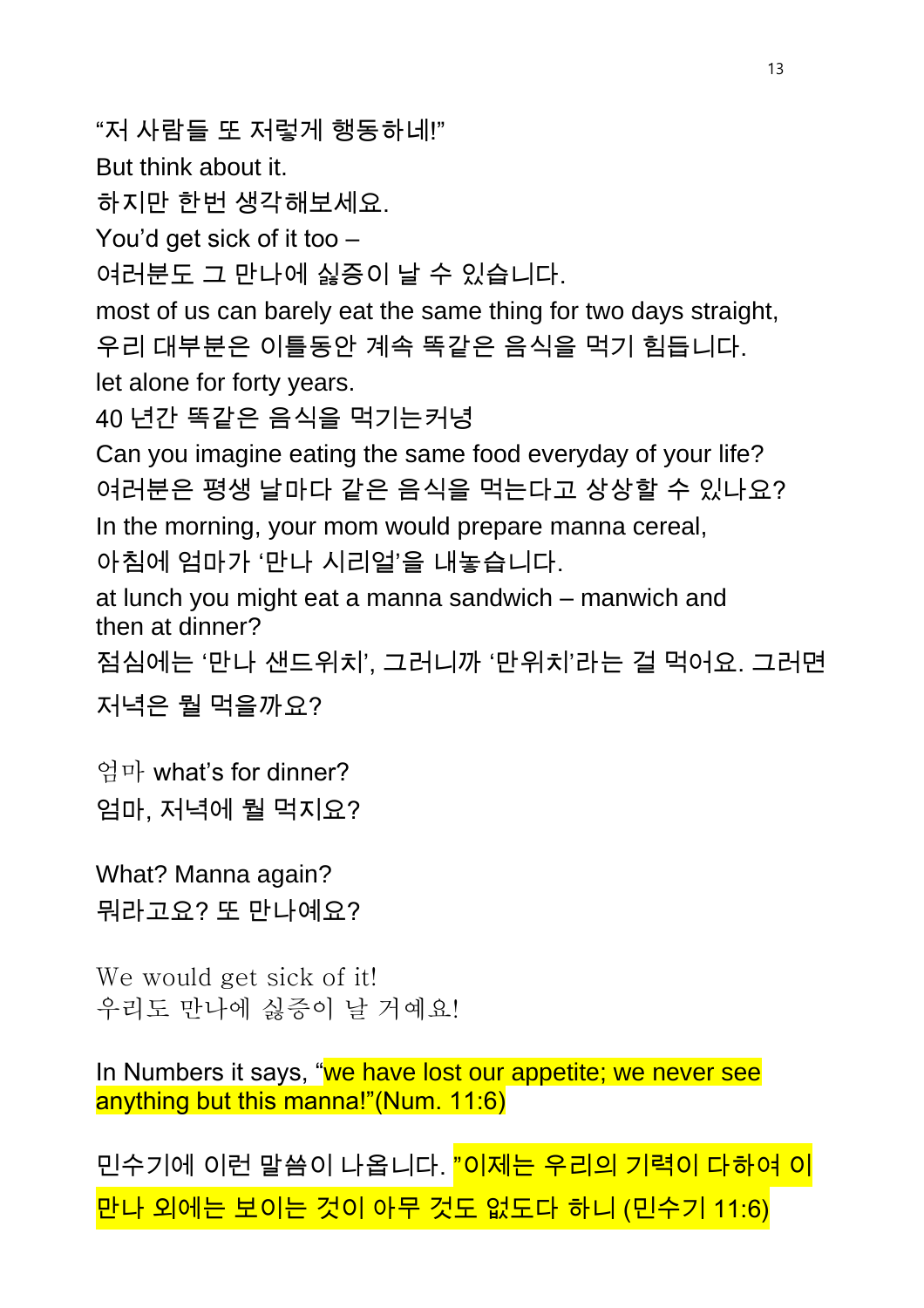They were so sick of the repetitious receiving of manna, 그들은 반복적으로 만나를 받아 먹는 것이 싫어졌고 질렸습니다. the message of the Gospel became bland, insipid boring to them. 복음의 메시지가 그들에게는 맛없게 느껴지고, 재미없고 지루해졌어요.

They began to complain again. 그들은 다시 불평하기 시작했습니다.

The Israelites began to crave other food, and again grumbled, 이스라엘 백성은 다른 음식을 먹고 싶어하기 시작했고, 다시 원망했어요.

We remember we ate in Egypt at no cost— cucumbers, melons, leeks, onions and garlic. (Num. 11:4,5)

우리가 애굽에 있을 때에는 값없이 생선과 오이와 참외와 부추와 파와 마늘을 먹은 것이 생각나거늘 (민수기 11:4,5)

Once again, the silly Israelites wanted to go back to Egyptian slave food. 다시 한번, 어리석은 이스라엘 백성은 애굽에서 노예 생활 때 먹던 음식을 먹기를 원했습니다. Cucumbers …. Mmmm!

오이… 아, 맛있다!

Leeks – 부추 or 파? Yummy! 부추 - 파? 맛있어! Onions – Ooooh tasty right?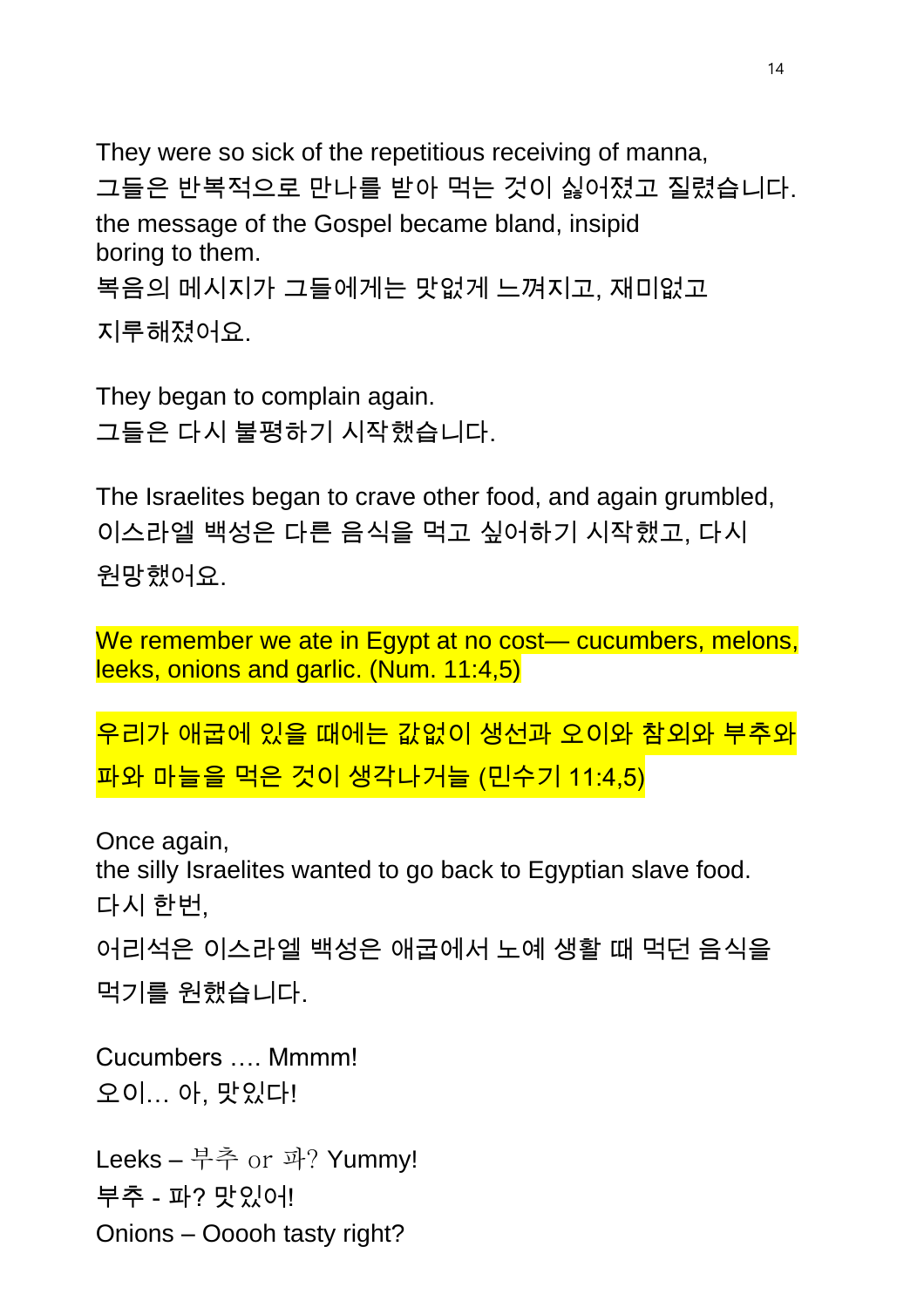양파 - 아, 정말 맛이 좋지 않아?

- and garlic - delectable!! - 그리고 마늘 - 향이 아주 좋지!

Obviously, I'm being sarcastic here. 명백히, 저는 이 부분에서 그들을 비꼬고 있습니다.

I believe God planned this horrible menu of 부추 파, 양파 오이 마늘 to demonstrate how foolish the Israelites were. 저는 하나님께서 부추, 파, 양파, 오이, 마늘이라는 끔찍한 메뉴를 나열하신 것은 이스라엘 백성이 얼마나 어리석은가를 보여주시려는

뜻이라고 생각합니다.

And to show how stupid like sheep we are

그리고 우리가 얼마나 양처럼 어리석은 존재인지를 보여주시려고

합니다.

when we neglect

the weekly preaching of the Gospel and

우리가 매주일 복음의 설교를 등한시할 때,

replace it with teachings from the contemporary world – our Egypt.

복음의 설교를 해야 함에도, 요즘 세상, 곧 우리의 '애굽'의

가르침으로 바꿔 가르칠 때 우리가 얼마나 어리석은지를

보여주십니다.

Teaching such as self-help.

설교를 자기계발에 관한 가르침으로 바꿉니다.

"Hey, people like self-help, give me a Christianized message of selfhelp,

"저기요, 사람들은 자기계발을 좋아합니다. 저한테 자기계발을

기독교식으로 만든 설교를 해주세요.

Hey, the message of health, wealth and prosperity is selling, Joel Osteen "Your best life now!"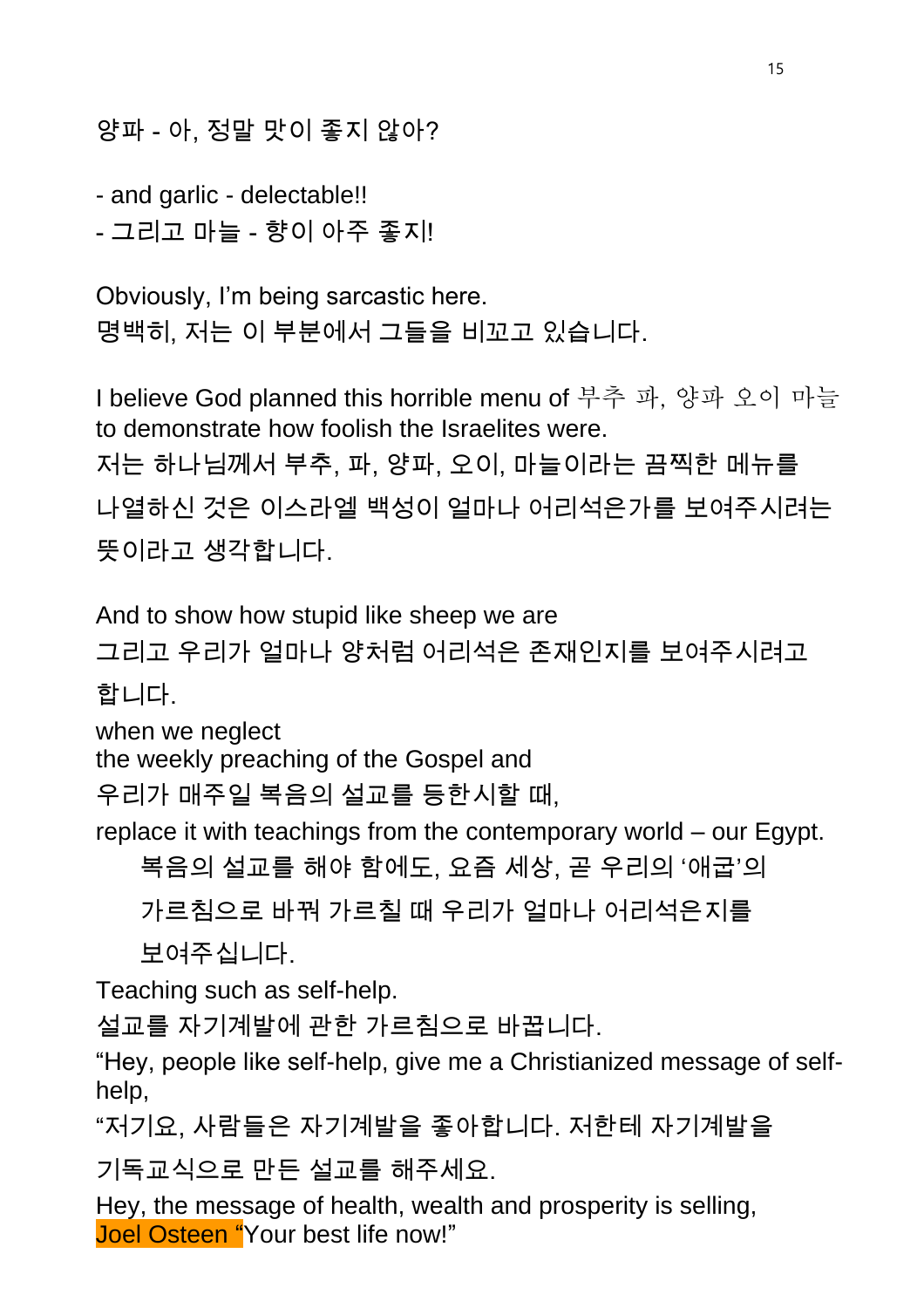이봐요, 건강, 부와 번영에 관한 설교가 인기 있다고요. 조엘 오스틴의 '긍정의 힘(Your best life now)' 이런 거요.

give me a worldly message of health, wealth and prosperity disguised in Christian lingo. 저한테 기독교 용어로 잘 위장한, 건강, 부와 번영에 관한 세상적인 설교를 해주세요.

Entertainment is popular, 연예계 이야기가 인기 있어요.

the Gospel of Jesus is "boring," and "monotonous," 예수님의 복음은 "지루하고" "단조로워요."

give me a cool, hip, exciting messages that I can relate to and lace it with my favorite inspirational Bible verses. 제가 관련 있다고 생각할 수 있는, 멋지고 유행에 맞춘 흥분되는 메시지를 전해주세요. 그 내용에 제가 좋아하는 감동적인 성경구절을 곁들여서요.

It's all about me, me, and me! 그것은 모두 나, 나, 나에 관한 것이 되어야 해요! Cucumbers, onions, garlic and leeks! 오이, 양파, 마늘 그리고 부추!

These popular, contemporary - egocentric -- messages are never about manna – 이렇듯 인기있는 요즘 세상적이고 자기중심적인 메시지는 결코 만나에 관한 것이 아닙니다. Never about the Gospel. 결코 복음에 관한 내용도 아닙니다.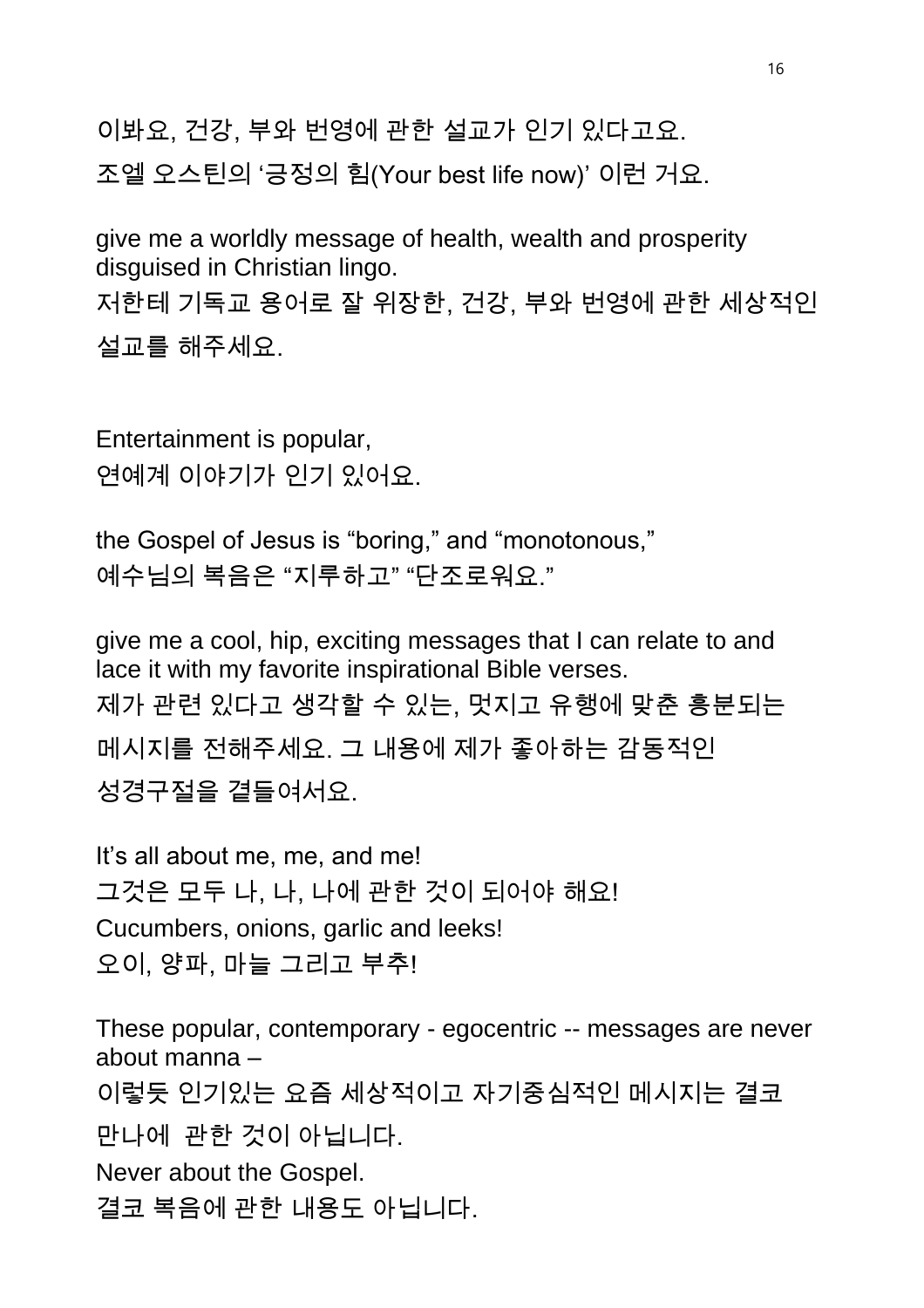Loved Ones, 사랑하는 여러분, the church today is being infiltrated with popular man-made messages, rather 오늘날 교회에는 인기에 치중한 인간적인 메시지가 침투하고 있습니다.

than the Gospel message that originates from Heaven – manna. 하늘로부터 온 복음의 메시지, 즉 만나의 메시지를 전하는 대신에.

One of the reasons the preaching of the Gospel is unpopular is that the saving message of the cross is counter-intuitive to sinful man. 복음에 관한 설교가 인기 없는 이유 중 하나는 십자가를 전하는 구원의 메시지가 죄인인 인간의 직관에 반대되기 때문입니다.

The Gospel manna is foreign to us 복음이라는 만나는 우리에게 이질적입니다. That is why the Israelites responded to it by asking "What is it?" (Ex. 16:15) – 그 때문에 이스라엘 백성이 만나를 보고 "이것이 무엇이냐?" (출애굽기 16:15)라고 말한 겁니다.

The Gospel message is a message we are unfamiliar with – 복음의 메시지는 우리에게 낯선 메시지입니다. And so many people will hear the Gospel message and consider it to be foolish and some will even find it scandalous – offensive. 많은 사람들은 복음 메시지를 듣고 어리석다고 생각할 것이고 어떤 사람들은 심지어 충격적이다, 모욕적이라고 생각할 것입니다. Why? Because the Gospel message is an alien message -왜일까요? 왜냐면 복음 메시지는 외부에서 온 메시지이기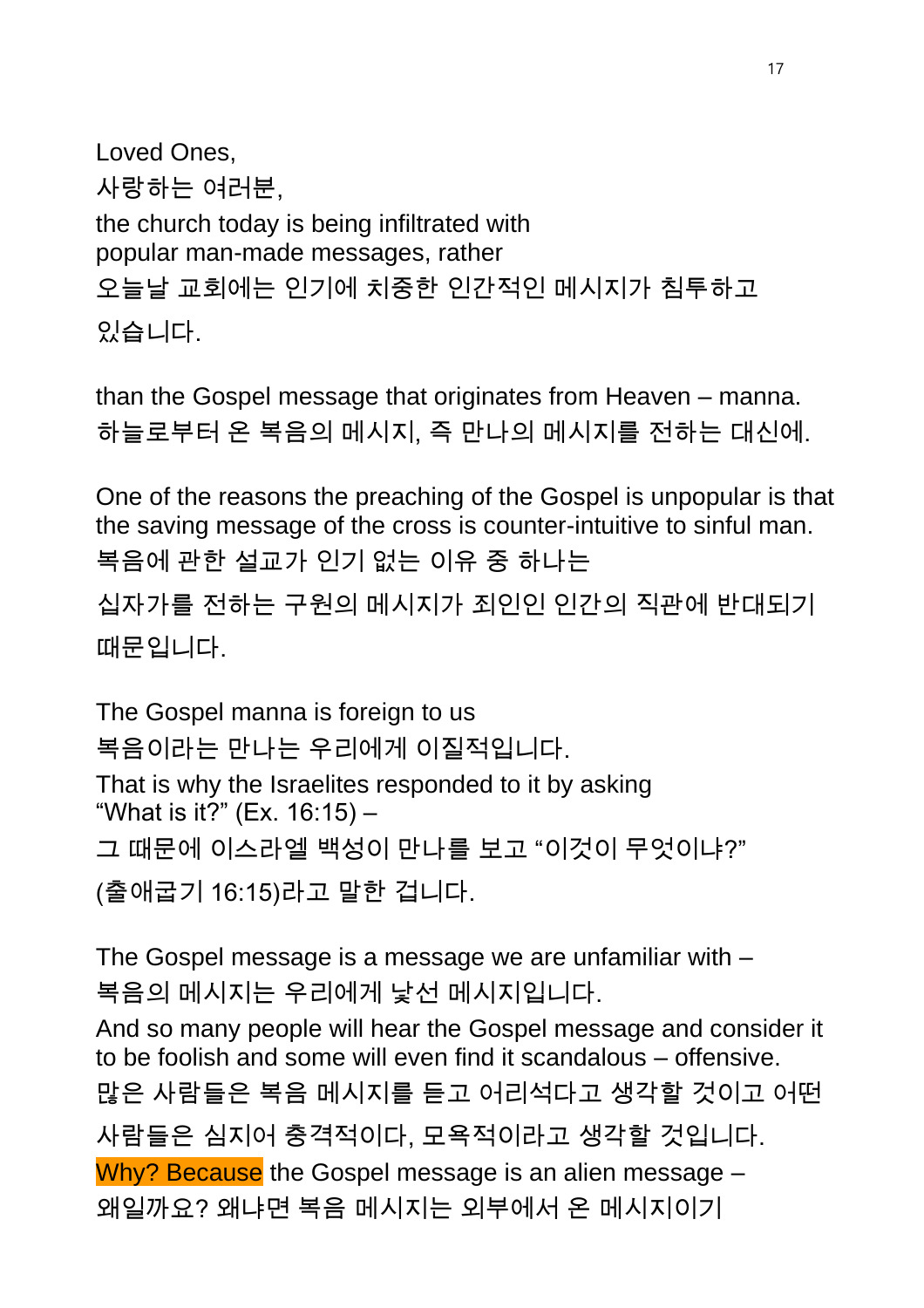때문이에요.

a message that comes down from heaven 하늘로부터 내려온 메시지이기 때문이에요.

But sinful man wants to go back to that which is familiar, 하지만 죄인인 인간은 익숙한 것으로 돌아가길 원합니다.

Sinful man wants earthly-food from Egypt rather than Gospel-food from heaven. 죄인인 인간은 하늘로부터 온 복음의 양식보다는

애굽에서 온 지상의 양식을 원합니다.

For us Christians, this Gospel-food from heaven will sustain us – Give us strength in our difficult journey!

우리 그리스도인들에게 이 하늘로부터 온 복음의 양식은 우릴 살게

해줄 것입니다.

힘든 여정을 가는 우리에게 힘을 줄 겁니다!

For we are all pilgrims in the desert, just like Israel (Hebrews 11:9,13,38), 왜냐면 우리는 모두 이스라엘 백성처럼 광야에 거하는 순례자이기 때문입니다. (히브리서 11:9,13,38),

Unfortunately, the Israelites did not trust God and they grumbled for 40 years – 불행히도, 이스라엘 백성은 하나님을 믿지 않았고 40 년간 원망하였습니다. and so no one entered the promised land – all of them died in the desert

그리하여 아무도 약속의 땅에 들어가지 못했고

모두 광야에서 죽었습니다.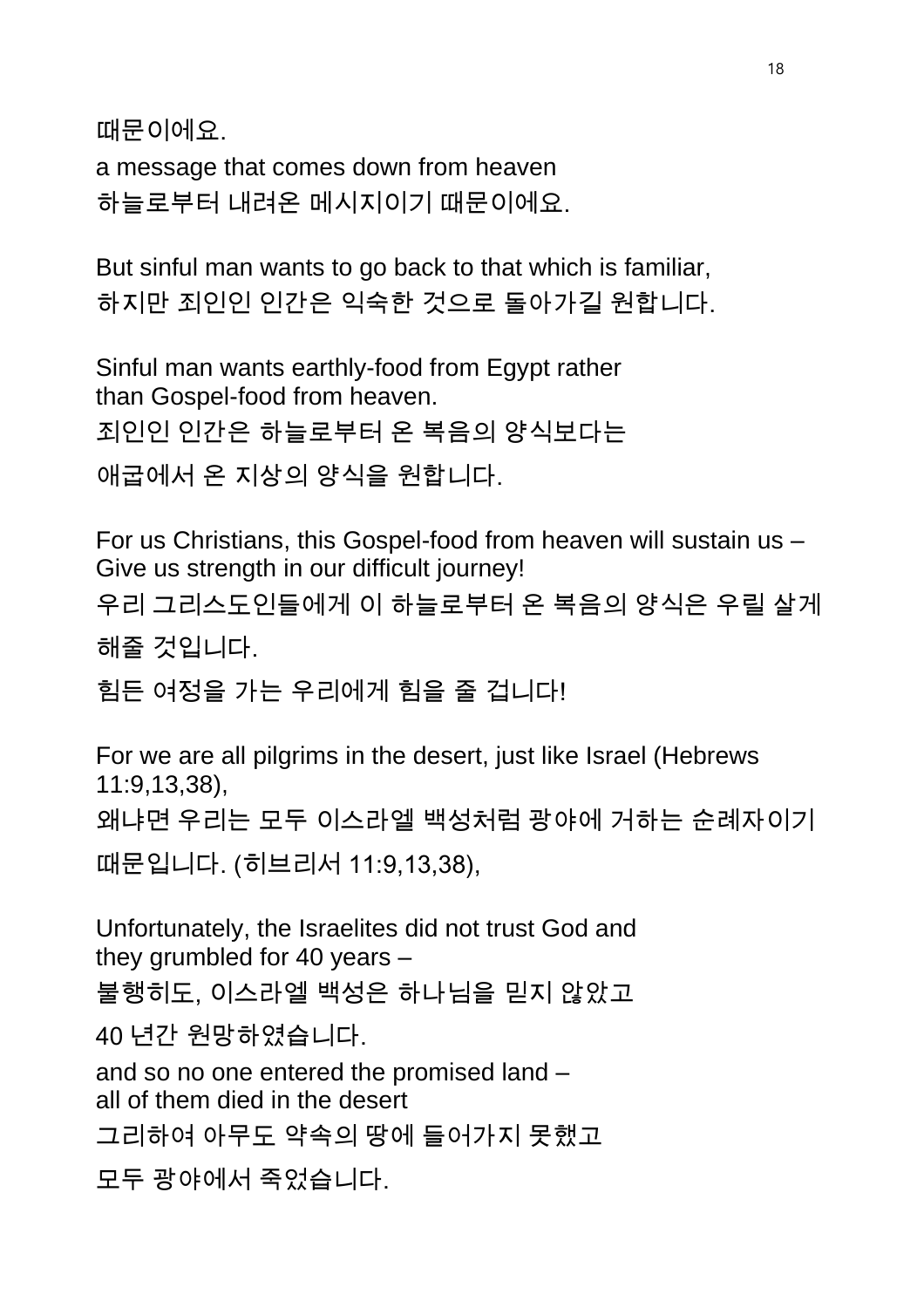Among the 1<sup>st</sup> generation Israelites, Only 2 entered the Promised Land, 이스라엘 백성 첫 세대에서 오직 2 명만이 약속의 땅에 들어갔습니다. the land flowing with milk and honey 젖과 꿀이 흐르는 약속의 땅에 2 out of approximately 2 million people 약 2 백만 명 중 2 명만이 들어갔습니다. Do you know who the 2 are? 여러분은 그 두 사람이 누군지 아십니까?

And in John 6 there were 5000, 요한복음 6 장 이야기에는 5 천 명이 있었습니다. But Jesus gave the 5000 the Gospel and almost all of them left Jesus. 하지만 예수님께서는 5 천 명에게 복음을 주셨는데 그들 대부분이 예수님을 떠났습니다. How many stayed with Jesus?

예수님 곁에 몇 명이 남았나요? Just the 12,

12 명뿐이었습니다.

12 out of 5000 people! 5 천 명 중 12 명만 남았습니다! Think about it.

이것을 생각해보세요.

Jesus would do horribly at a church growth conference today, 만일 예수님이 오늘날 교회 성장 컨퍼런스에 참여했다면 그 성과가

형편 없었을 겁니다.

At church growth conferences,

교회 성장 컨퍼런스에서는

they teach all these strategies and techniques for growing the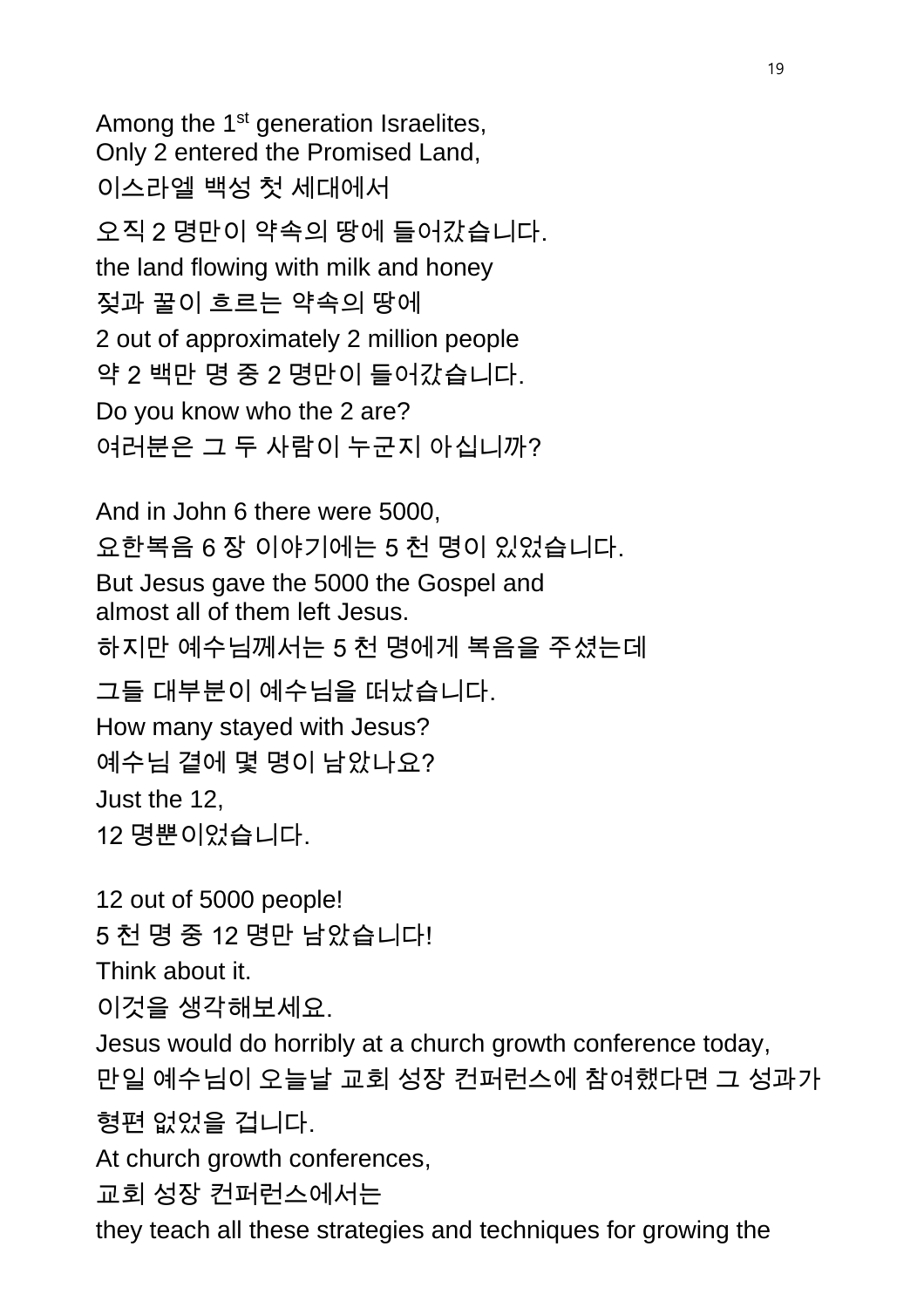church –

교회 성장에 필요한 모든 전략과 기법을 가르칩니다.

to turn churches into a mega churches –

교회를 초대형 교회(메가교회)로 만들기 위한 것입니다.

Unfortunately, these strategies and techniques are unbiblical 불행히도 이러한 전략과 기법은 성경적이지 않습니다.

And so they attract thousands and thousands of pagans into the church.

그리고 그들은 수천 명의 이교도들을 교회로 이끌고 있습니다.

Can you imagine Jesus being hired as a pastor of a church of 5000 people, and

여러분은 예수님이 5 천 명이 모이는 교회 목회자로 고용된 것을

상상해볼 수 있나요?

then in one week, in one day, after one sermon,

그런데 1 주일 내에, 하룻만에, 설교 한 편을 한 후에

the church shrinks from 5000 to 12 people. 교회 성도가 돌연 5 천 명에서 12 명으로 줄어든 겁니다.

Pastor Jesus would be fired at most Korean churches today. 목회자로서의 예수님은 오늘날 대부분의 한국 교회에서 해고되셨을 거예요.

But what happened with Jesus? 하지만 예수님께 무슨 일이 일어났나요? that remnant of 12 humble, uneducated men, 그 곁에 남은 12 명의 겸손하고 학식이 높지 않은 사람들은 as the foundation of the Christian church, 그리스도의 교회 기초가 되어 spread the Gospel to the nations,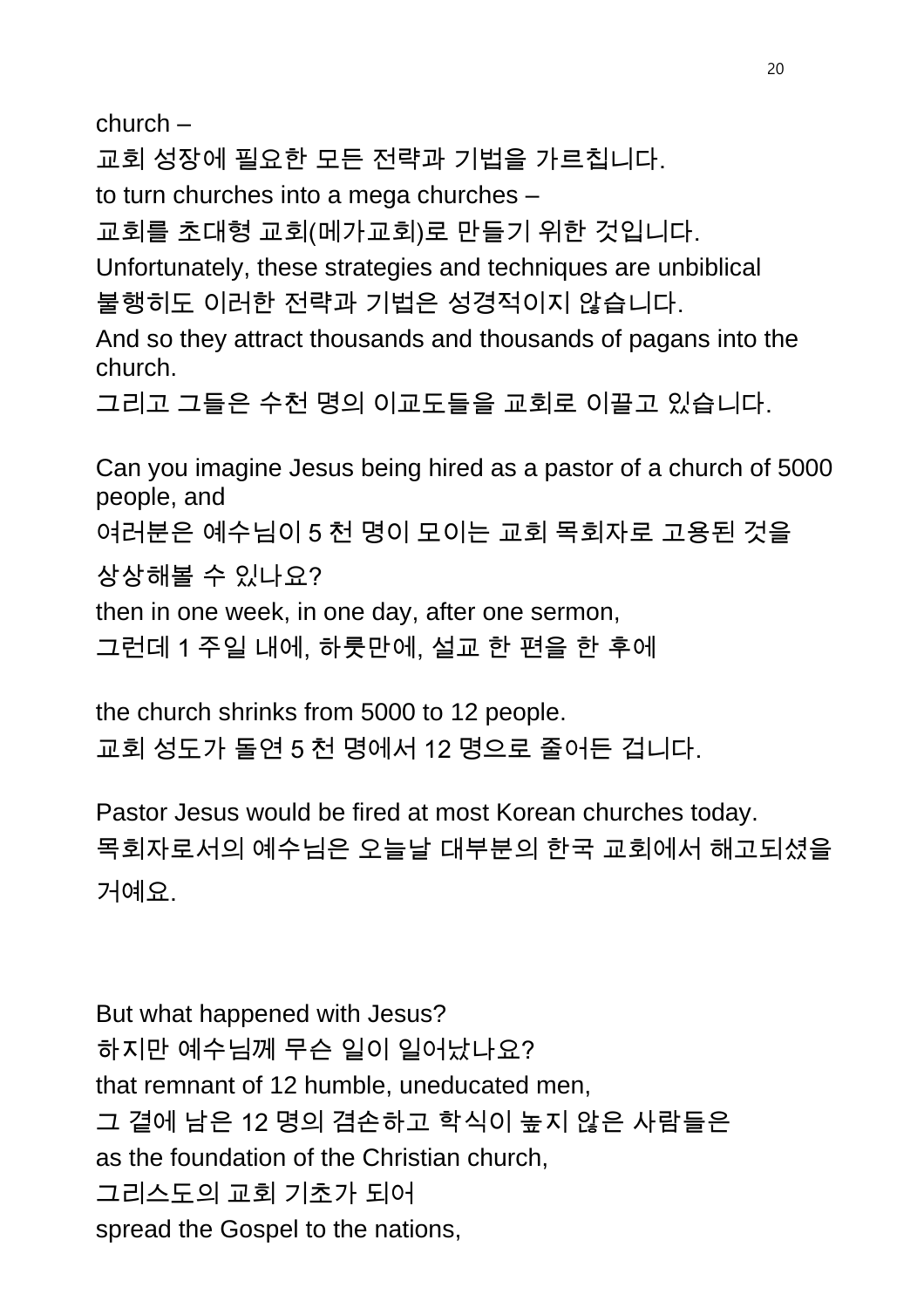각 나라에 복음을 전합니다. and today 그리고 오늘날 Christianity is now the world's largest religion. 기독교는 세계에서 신자 규모가 가장 큰 종교입니다. 2.2 billion people associate themselves with Christianity 22 억 명이 기독교 신앙을 갖고 있습니다. From 12 to 2.2 billion people. 12 명에서 22 억 명이 되었습니다. 31% of the world's population. 세계 인구의 31%입니다. Why? because as Peter replied to Jesus, 왜일까요? 왜냐면 베드로가 예수님께 대답한 것처럼,

"You, Jesus, have the words of eternal life?"

"예수님, 영생의 말씀이 주께 있기 때문입니다"

You want church growth? 여러분은 교회 성장을 원하십니까? we need to focus on the words of eternal life – The Gospel. 우리는 영생의 말씀, 곧 복음에 초점을 두어야 합니다. Sure the Gospel may shrink the church temporarily, 분명히, 복음은 일시적으로 교회를 축소시킬지 모릅니다. It may weed out those who hate the Gospel. 그것은 복음을 미워하는 사람들을 뽑아내는 것일지 모릅니다. but in the long run, 하지만 장기적으로는 slowly but surely, God will grow the church – His way – 느리지만 확실하게, 하나님께서 교회, 곧 그분의 길인 교회를 성장시키실 것입니다. through the preaching of the Gospel.

복음을 전파하는 것을 통해서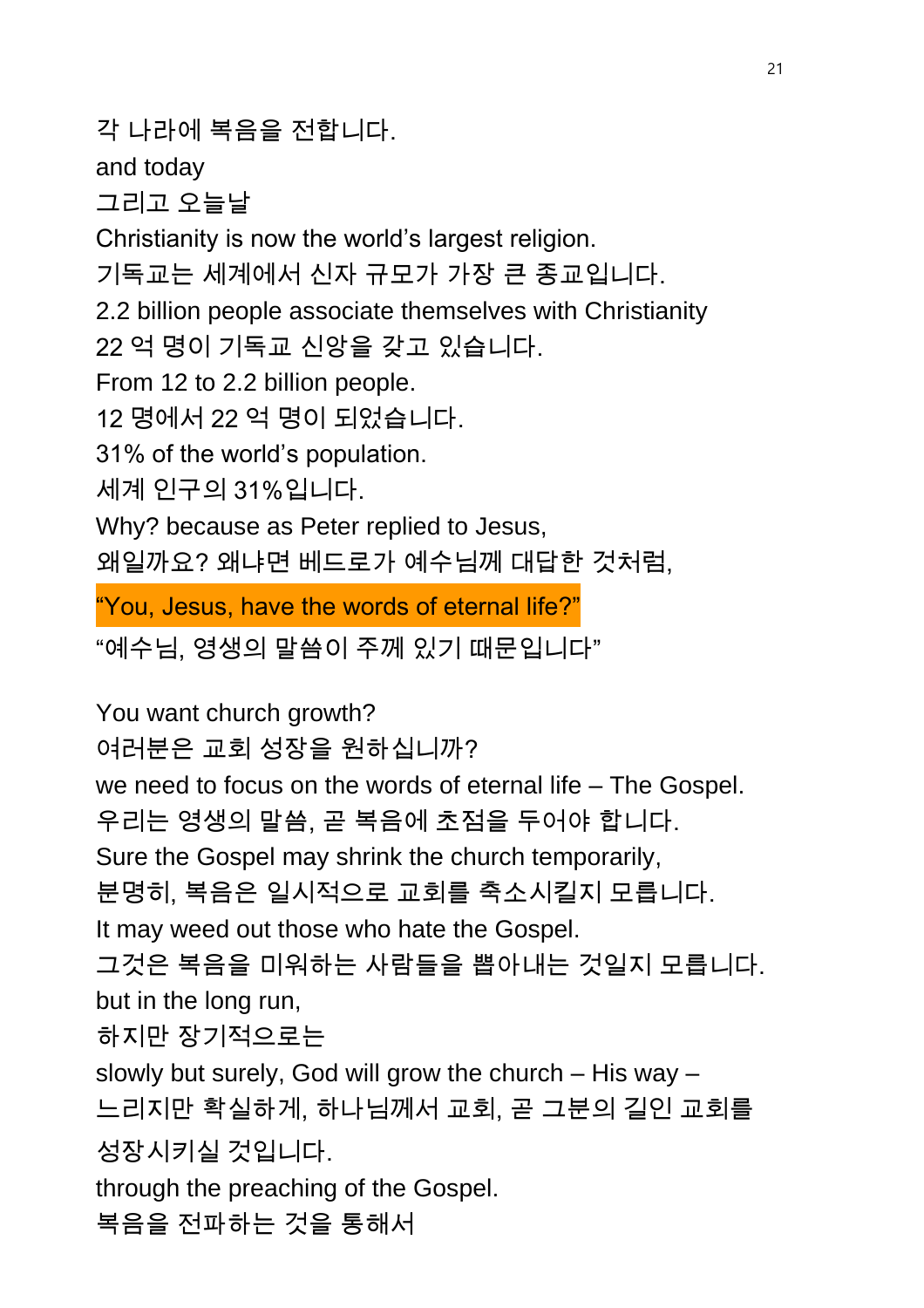The words of eternal life. 영생의 말씀을 통해서 그렇게 하실 겁니다.

My beloved Brothers and Sisters, 사랑하는 형제, 자매 여러분, Over the past three years at SEM – 지난 3 년간 새문안영어예배(SEM)에서 I know many people have left our church 많은 사람이 교회를 떠난 것을 저는 알고 있습니다. SEM has shrunk considerably, 예배 출석 인원이 많이 줄었습니다.

we have had 3 pastor changes in less than 3 years, 3 년도 안 되어 목회자가 세 번 바뀌었습니다. we have changed location 3 times in 2 years, and 2 년동안 예배 장소가 3 번 바뀌었어요. our worship time has even changed a couple of times – 예배 시간도 몇 차례 변경되었습니다. admittedly, these changes have hurt our church attendance, 분명히 이런 변화로 인해 출석 교인이 줄어든 것입니다. our numbers have dropped, 성도들의 숫자가 줄었습니다. but don't despair Brothers and Sisters! 하지만 절망에 빠지지 마세요, 형제 자매 여러분!

As Jesus grew the church with only 12 disciples, 예수님께서 겨우 12 명 되는 제자들과 교회를 성장시켰던 것처럼 maybe God is asking you to be a remnant of SEM –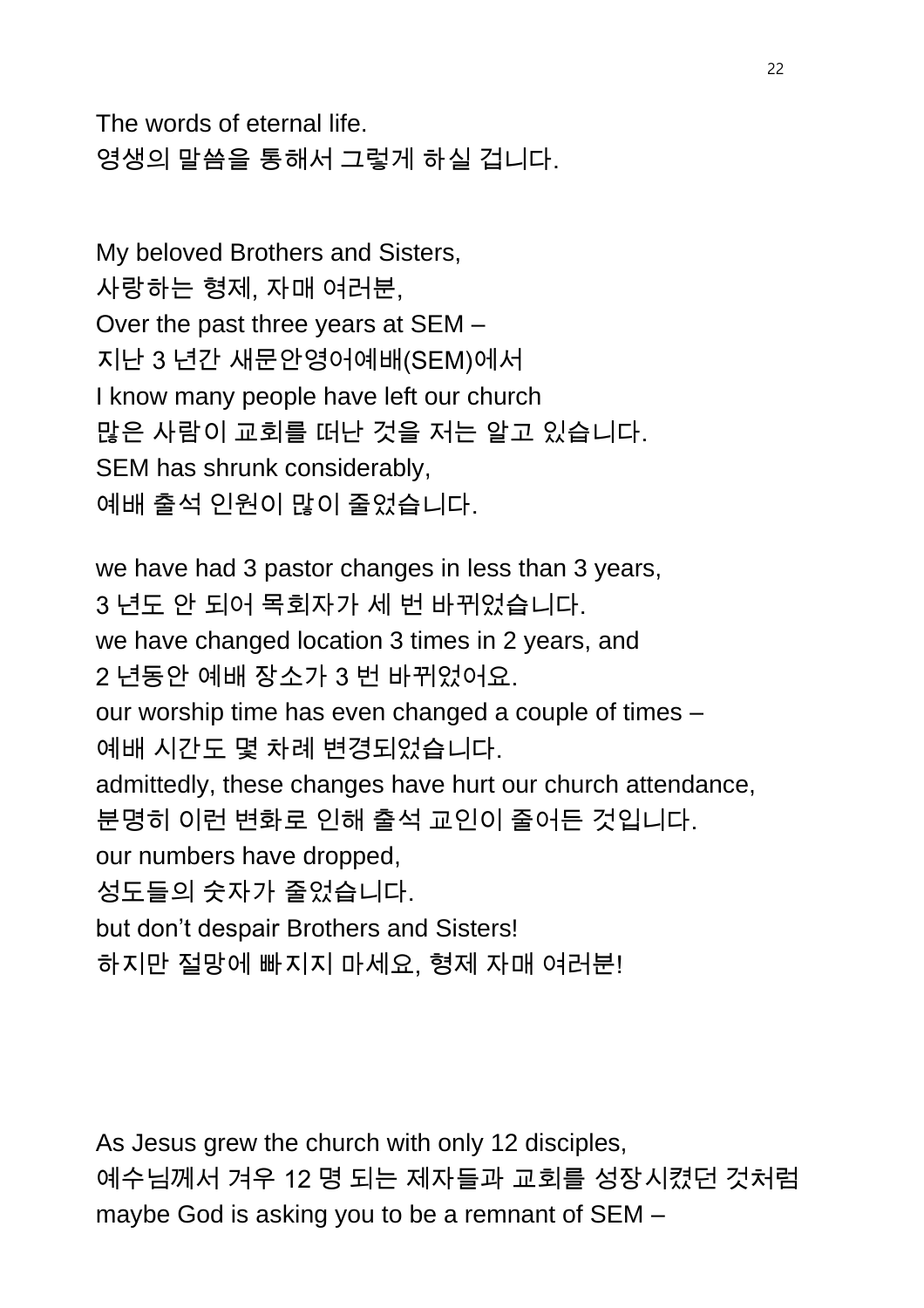아마도 하나님께서는 여러분이 SEM 의 남은 자가 되라고 하시는지 모릅니다.

to help grow this church so that 이 교회가 성장하도록 도움으로써 it can be a light to the nations, 이 교회가 많은 나라에 빛이 될 수 있도록 하고 so that SEM can be a source of true manna for the hungry. 그리하여 SEM 이 굶주린 자들에게 참된 만나를 주는 원천이 될 수 있게 하시는지 모릅니다.

Let us pray that God will use you and me 기도합시다. 하나님께서 여러분과 저를 사용해주시도록 to bring hope to this dark and lost world! 그리하여 이 어둡고 잃어버린 세상에 소망을 가져오도록 기도합시다!

But let me warn you, 다만 여러분께 경고를 드립니다. we too need to be careful. 우리도 조심해야 할 것입니다.

Remember, we are like Israel and the Jews – 기억하십시오. 우리는 이스라엘 백성과 유대인과 같은 사람들입니다. we always have a susceptibility/propensity to grumble. 우리는 항상 원망에 빠지기 쉬운 속성/성향을 갖고 있습니다.

Many people have left the church grumbling. 많은 사람들이 원망하면서 교회를 떠났습니다. And some of us are tempted right now to grumble and abandon the church, 그리고 우리 중 몇몇도 지금 원망하면서 교회를 떠나고 싶은 유혹에 빠질 수 있습니다.

shipwreck the faith.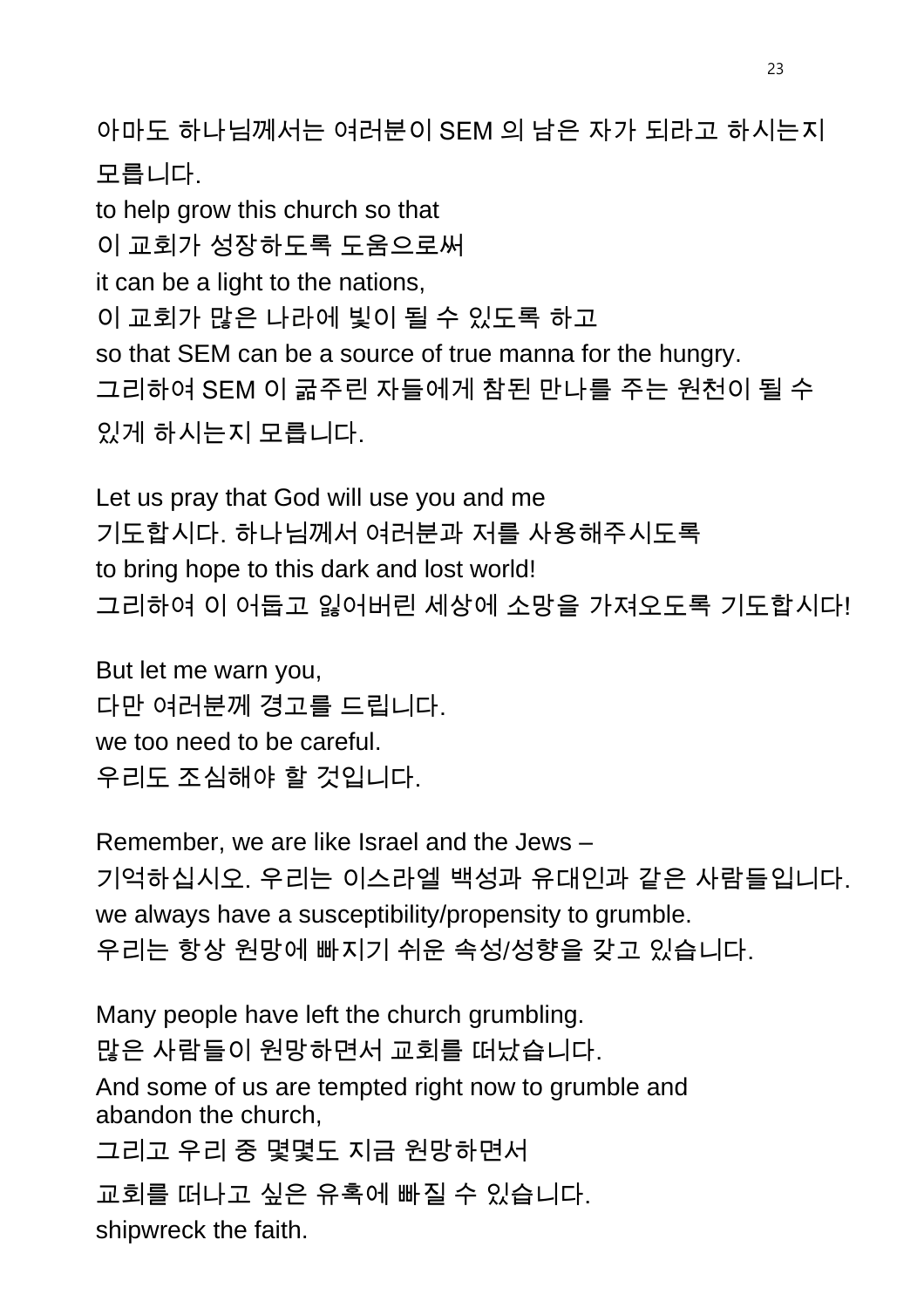신앙이 난파되는 일입니다.

Loved ones, be careful, 사랑하는 여러분, 주의하십시오. the devil is a roaring lion seeking to devour you. 마귀는 우는 사자 같이 두루 다니며 여러분을 삼키려고 합니다. Sin is crouching at your door. 죄가 여러분의 문에 엎드려 있습니다. Like Israel, we all go through desert, wilderness periods in our life. 이스라엘 백성처럼 우리는 모두 인생에서 사막과 광야의 때를 겪습니다. However, this earth is not our final destination (Hebrews 11:15,16). 하지만 이 땅은 우리의 최종 목적지가 아닙니다. (히브리서 11:15, 16)

Heb. 10:25 says,

히브리서 10:25 절에 이르기를,

Let us NOT give up meeting together, as some are in the habit of doing, but encourage one another. Heb. 10:25

## 모이기를 폐하는 어떤 사람들의 습관과 같이 하지 말고 오직 권하여 그 날이 가까움을 볼수록 더욱 그리하자 히브리서 10:25

The writer to the Hebrews commands us to meet together. 히브리서 기자는 우리에게 서로 모이라고 명합니다. And by just coming, we encourage each other. 그리고 함께 모이는 것으로써, 우리는 서로를 격려합니다. Just by seeing our smiling faces – 우리의 미소 띤 얼굴을 보는 것만으로도 saying Good morning 좋은 아침이라고 인사하는 것으로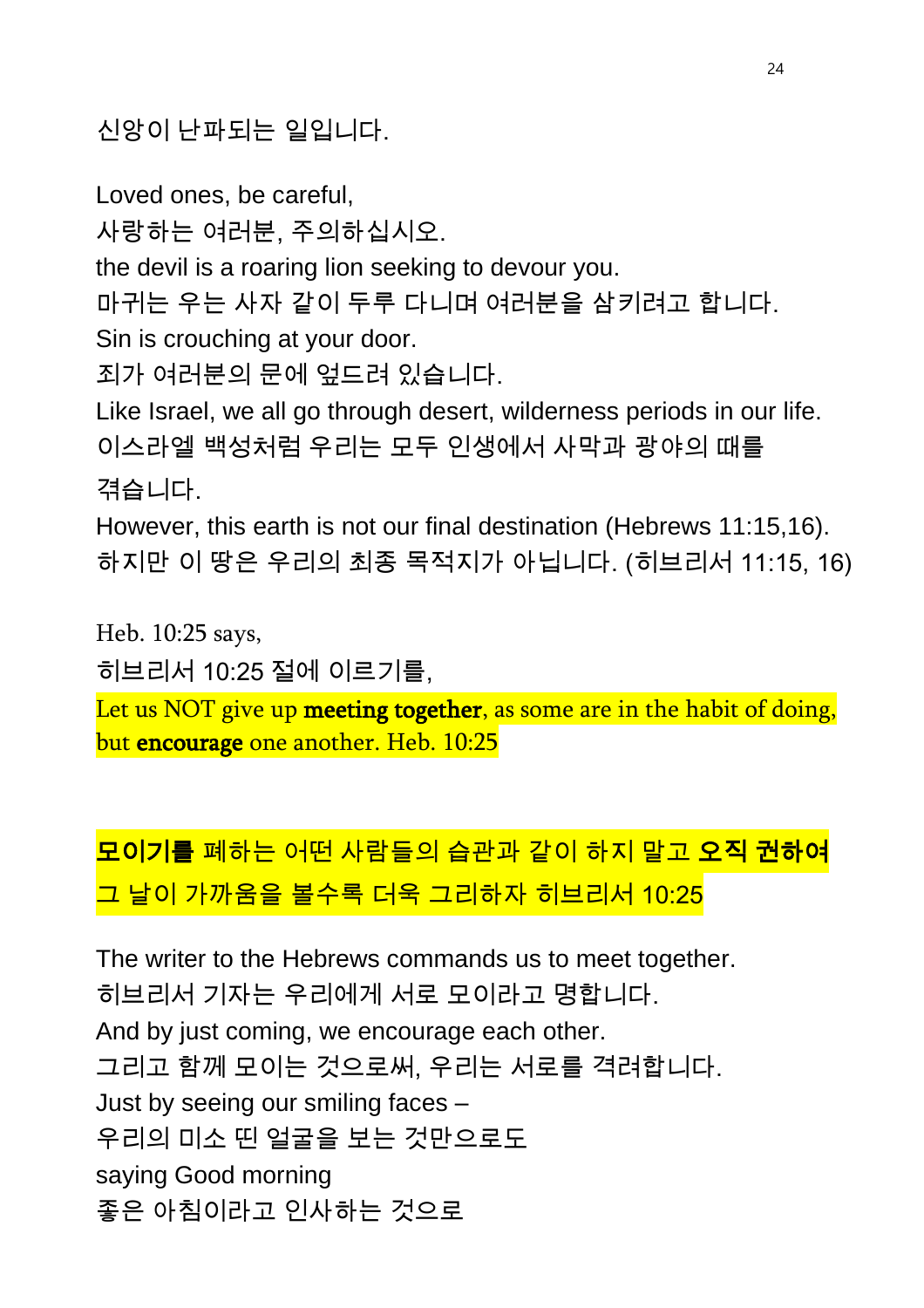shaking each others' hands

서로 악수하는 것으로도 그럴 수 있습니다.

At church, we receive manna from the preacher –

교회에서 우리는 설교자로부터 만나를 받습니다.

food that will nourish us and sustain us spiritually so that we can be strong in faith and not fall away – not grumble.

우리에게 영양을 주고 영적으로 우리를 살게 할 양식을 먹고 우리는

믿음 안에 강해지고 떨어져 나가지 않고, 원망하지 않습니다.

So that we can encourage each other as brothers and sisters in Christ!

그렇게 하여 우리는 그리스도 안에서 형제, 자매로서 서로를 격려할 수 있습니다!

Beloved, let me leave you with this:

사랑하는 여러분, 저는 이 말씀으로 마무리하겠습니다:

God is the true promise keeper (Hebrews 10:23) 하나님은 진실로 약속을 지키시는 분이십니다. (히브리서 10:23) – we can trust His promises, for they are always "Yes" and "Amen" (1 Cor. 1:20).

- 우리는 그분의 약속을 믿을 수 있습니다. 왜냐면 하나님의 약속은 항상 "예"가 되고 "아멘"이기 때문입니다. (고린도전서 1:20)

Conversely, we are the promise breakers. 반대로, 우리는 약속을 깨뜨리는 자들입니다. We are disobedient Israel, 우리는 불순종하는 이스라엘 백성입니다. our bodies are scattered all over the desert. 우리의 죽은 몸은 광야 전역에 흩어져 있습니다.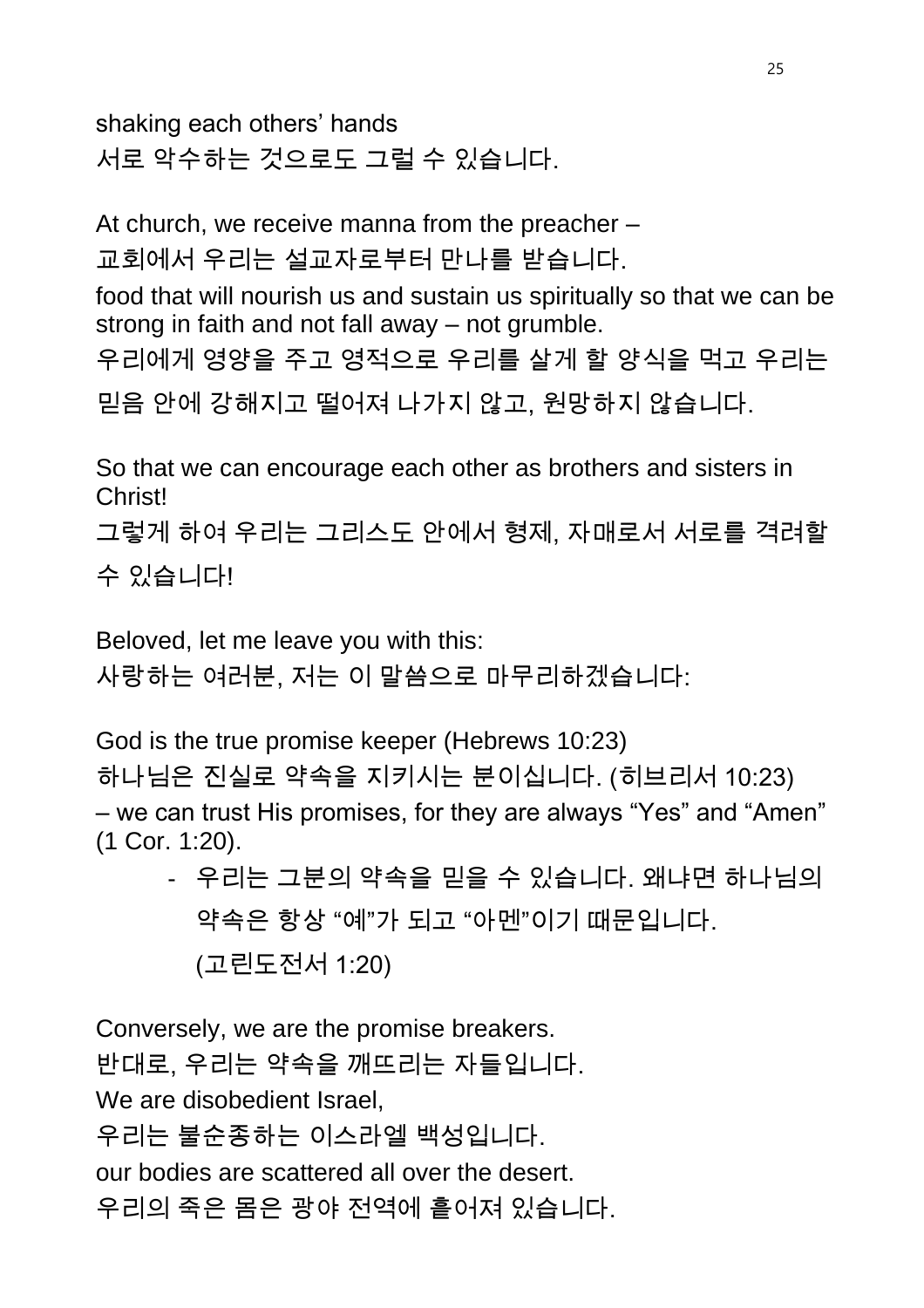But … 2000 years ago,

하지만… 2 천 년 전

*One* also underwent a desert period.

어떤 한 분도 광야의 때를 통과하셨습니다.

That O*ne* came down from Heaven as an obedient, faithful and true Israelite,

바로 *그 분*은 하늘로부터 순종하며 신실하고 진정한 이스라엘

사람으로서 내려오셨습니다.

who never grumbled against God.

결코 하나님께 대적하여 원망하지 않으셨습니다.

That *One* passed the test that Israel failed.

*그 분*은 이스라엘 백성이 실패한 시험을 통과하셨습니다.

And that we failed.

우리가 실패한 시험도 통과하셨습니다.

That *One* is none other than Christ –

*그 분*은 다름 아닌 그리스도이십니다.

the Bread of Life sent down from Heaven.

하늘로부터 온 생명의 떡입니다.

He is the Word that became flesh and lived among us (John 1:14). 그분은 말씀이 육신이 되어 우리 가운데 거하셨던 분입니다.

(요한복음 1:14)

He is **Immanuel**, God with us.

그분은 임마누엘이니, 하나님이 우리와 함께 계시다 함이라.

As God's outstretched arm rescued the Israelites through Moses from the bondage of Egypt (Ex. 6:6; Deut. 5:15), 하나님의 펴신 팔이 모세를 통해 이스라엘 백성을 애굽의 속박으로부터 건져주셨던 것처럼 (출애굽기 6:6, 신명기 5:15)

His Outstretched Arm rescues us from the slavery of sin and death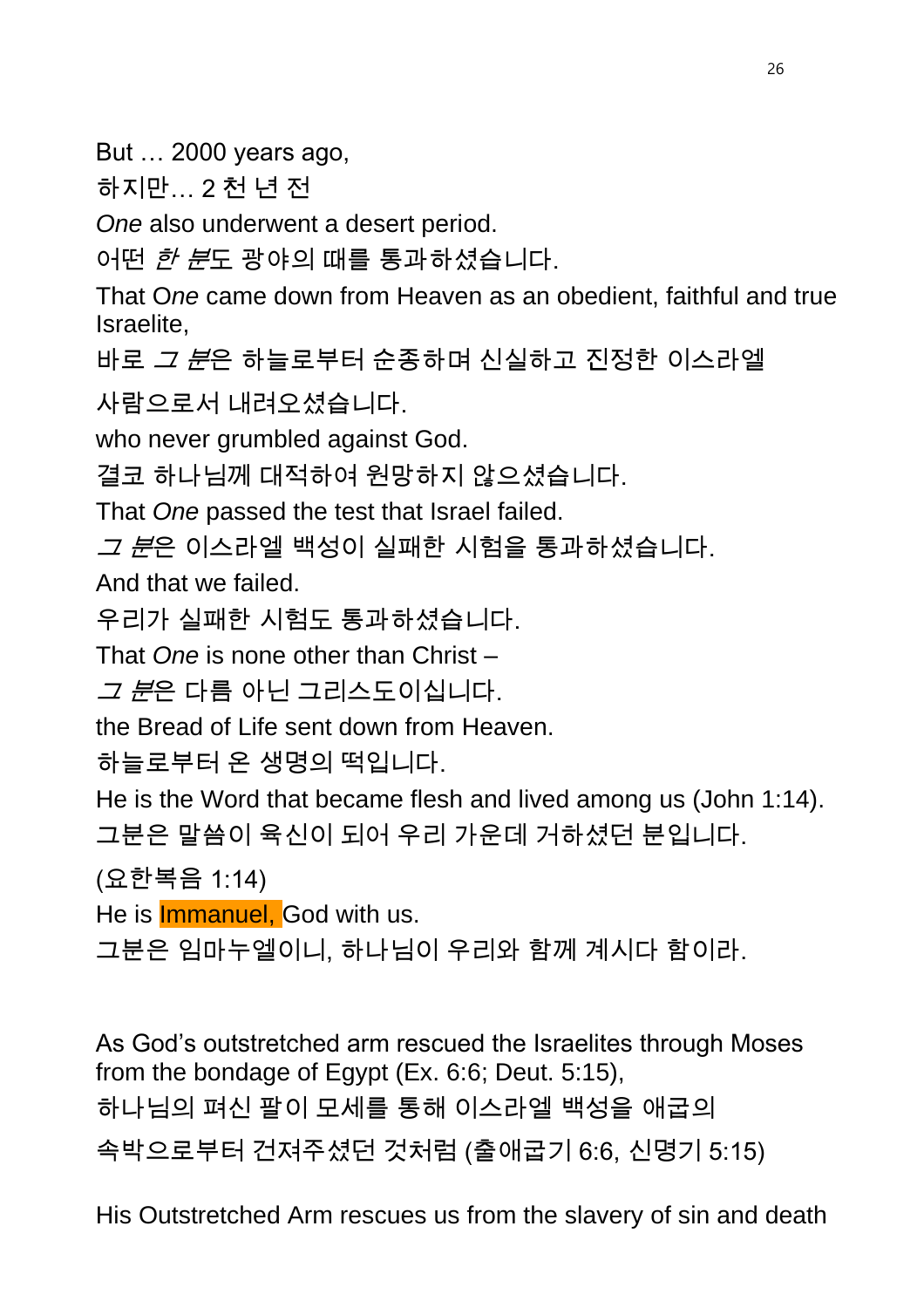and gives us life through the greater Moses. 그분의 펴신 팔은 더 크신 모세를 통해 죄와 사망의 종살이하던 우리를 건져주시고 생명을 주십니다. And through the greater Joshua – Jesus 그리고 더 크신 여호수아이신 예수님을 통해 He will ultimately deliver us into the greater Promised Land – 하나님은 궁극적으로 우리를 더 큰 약속의 땅으로 건져내어 주실 것입니다. His eternal Kingdom – 그분의 영원한 나라로. where there will be no more tears, 더 이상 눈물이 없는 곳, no pain, 고통도 없고 no death, 사망도 없고 and no more grumbling, 더 이상 원망함도 없는 곳 but eternal joy (Rev. 21:4) 다만 영원한 기쁨이 있는 곳(요한계시록 21:4) Hallelujah! 할렐루야! Let us feed on Jesus Christ, the Bread of Life! 생명의 떡이신 예수 그리스도로 양식을 삼읍시다! Let us pray! 함께 기도하겠습니다!

Lord, we thank you for the Bread of Life – Jesus Christ given for our salvation and our nourishment!

주님, 우리의 구원과 양식을 위해 생명의 떡 예수 그리스도를 저희에게 주신 것에 감사드립니다!

Forgive us Lord because of our grumbling, our silliness, our idolatry in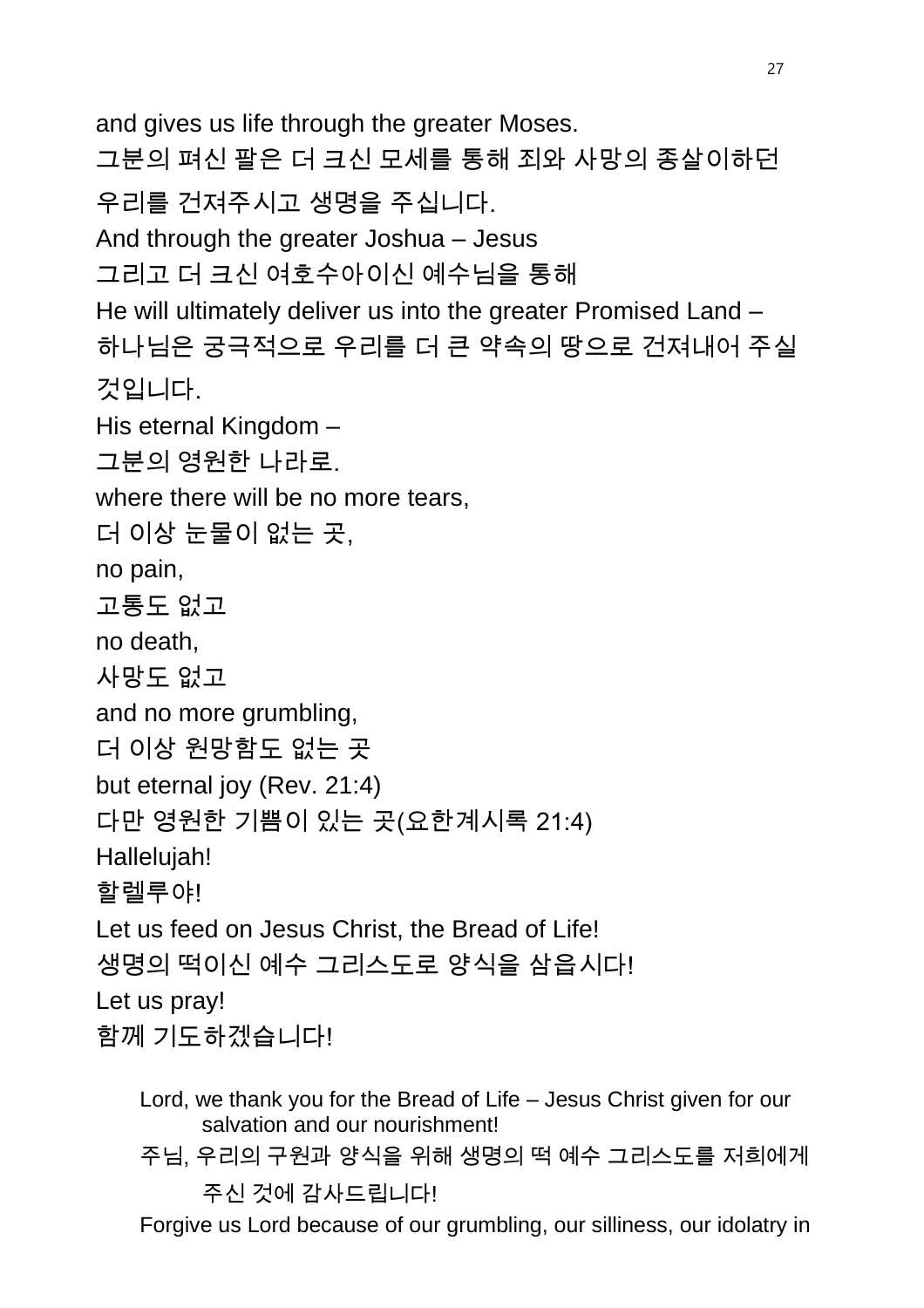our worship.

주님, 예배 가운데 우리가 원망한 것, 어리석음, 우상숭배한 것을

용서해주십시오.

Give us a repentant heart and a contrite spirit.

저희에게 회개하는 마음과 통회하는 심령을 주시옵소서.

Circumcise our idolatrous hearts and replace it with the heart of Christ.

우리의 우상숭배하는 마음이 할례 받게 하시고 그리스도의 마음으로

바꿔주소서.

Give us a heart that desires to worship you in spirit and in truth and in reverence and in awe.

저희에게 신령과 진정으로, 경외함과 두려워함으로 주님을 경배하려고

소원하는 마음을 주시옵소서.

Bless SEM church.

우리 SEM 교회에 복을 주소서.

As you did, using only 12 disciples, may you use this small, humble congregation of brothers and sisters.

주님께서 겨우 12 명의 제자를 쓰셨듯 이 형제 자매들이 모인, 작고

겸비한 회중을 사용해주시옵소서.

May we be a holy people to the LORD.

우리가 주님께 거룩한 백성이 되게 하소서.

- And as you did not set your love nor choose Israel because they were more in number than any other people,
- 주님께서 이스라엘이 다른 백성보다 수가 많아서 사랑하시고 선택하지

않으셨듯이,

for they were the least of all peoples,

모든 백성보다 작은 자들이었던 것처럼.

May you choose us and set us apart to be a light to the nations, 주님, 저희를 택하시고 구별하셔서 만국에 빛이 되도록 해주시옵소서. may you use SEM to free sinners from the bondage of sin and death 죄와 사망의 속박으로부터 죄인들을 해방시키는 일에 SEM 을

사용하소서. and bring them to eternal life through your manna, 그들이 주님의 만나를 통해 영생으로 이르게 하는 일에 사용하소서. through your Bread of Life, through your gospel, Jesus Christ. 생명의 떡과 복음이신 예수 그리스도를 통해 그리하소서.

Amen.